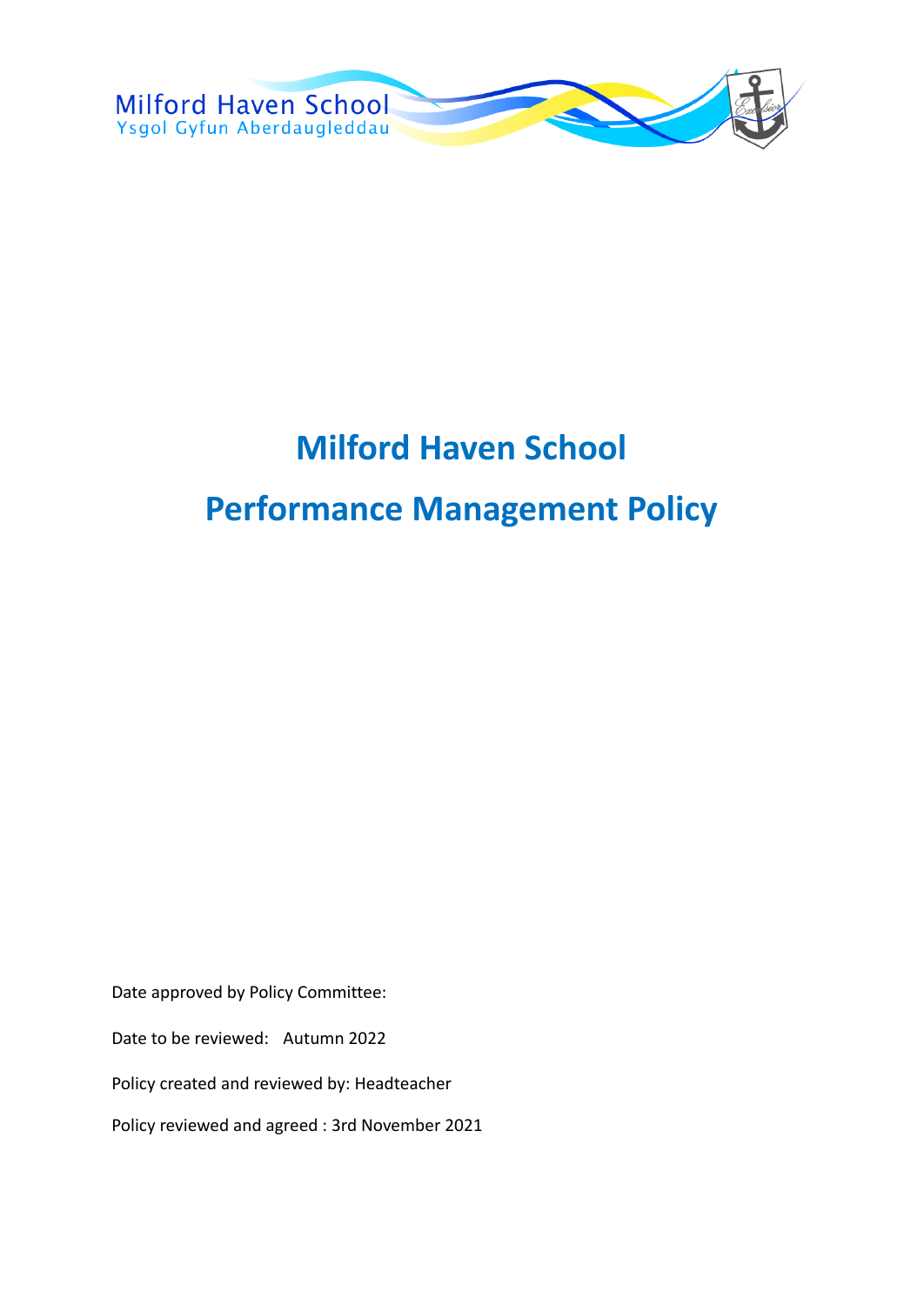# **Contents**

- 1. About this policy
- 2. Principles underpinning performance management
- 3. Professional standards
- 4. Professional Learning Passport
- 4. Timing of the performance management cycle
- 5. Appointment of appraisers
- 6. The performance management plan
- 7. Preparing Objectives
- **8.** Monitoring Procedures
- 9. The review meeting
- 10. The Appraisal Statement
- 11. Appeals
- 12. Use of appraisal statements
- 13. Managing under performance

#### **Annexes**

- A. Template PRD Record
- B. Template setting of objectives
- C. Template appraisal review statement and training needs
- D. Classroom Observation Protocol
- E. Purposes of Classroom Observation
- F. MHS Lesson observations guide
- G. Workload Impact Assessment Checklist

Also to be read in conjunction is the agreed pay policy [MHS Customised ERW Pay](https://docs.google.com/document/d/1VrSCyIkqxRd17vn8ID0VNGb4luxmfETo/edit) Policy 2020 21.docx - to be updated once the 2021-22 policy has been agreed between the LA and unions.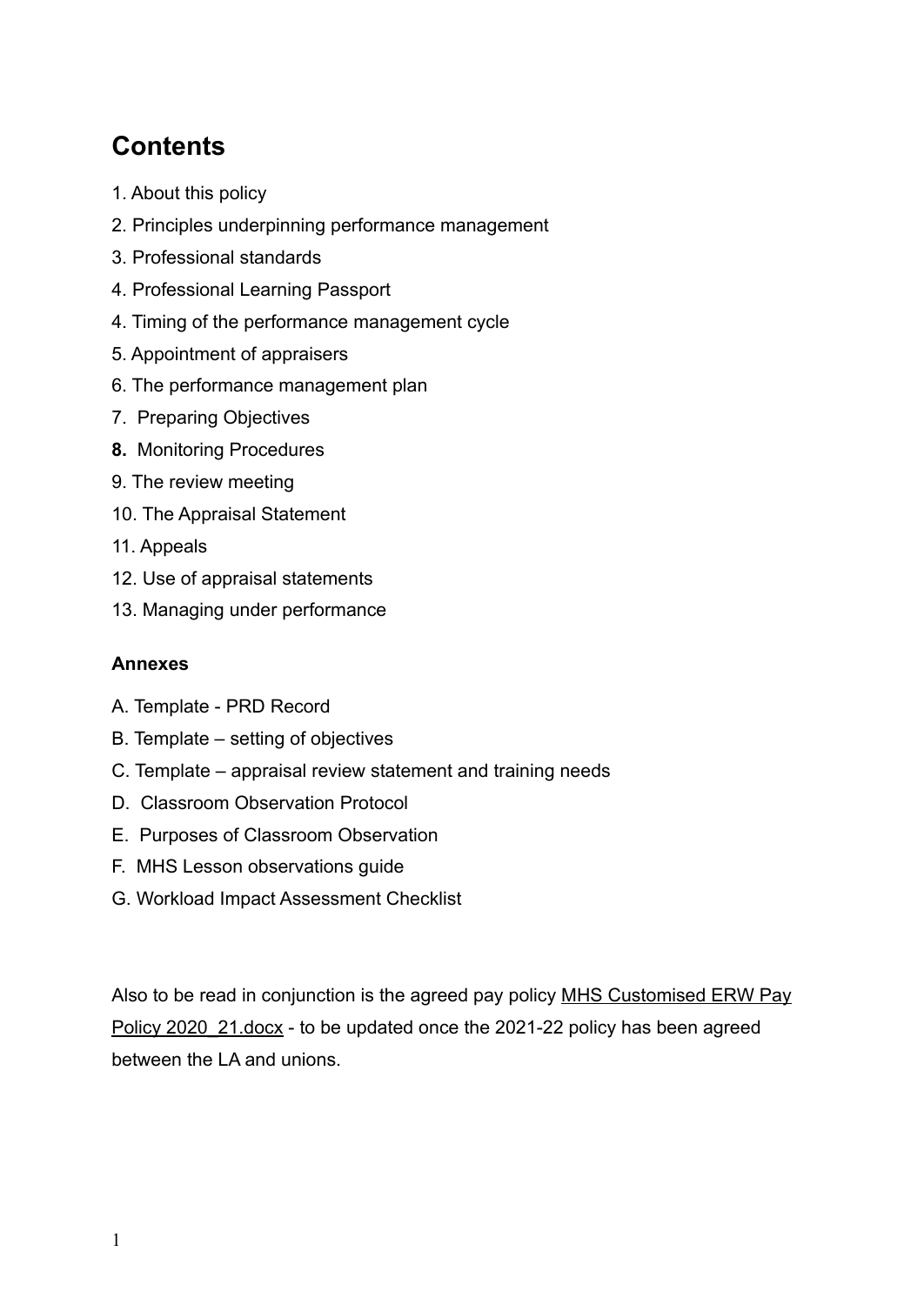### **1. About this policy**

This policy sets out the performance management arrangements for the head teacher and teachers of Milford Haven School. It has been agreed by the Governing Body, Head Teacher and Local Authority and follows consultation with all staff members and recognised trade unions. It describes the purpose, procedures, roles and responsibilities that will ensure that the school's performance management arrangements contribute to the professional development of its staff and to the achievement of wider development objectives for the school and its learners.

The policy will be reviewed annually and any necessary amendments will be the subject of further consultation with staff members.

The head teacher will provide the Governing Body with an annual written report on the operation and effectiveness of this policy including the training and development needs arising from the performance management process.

This policy has been produced with due regard to the current Appraisal Regulations and accompanying guidance published by the Welsh Government. These can be found at:

#### Regulations:

[https://www.legislation.gov.uk/wsi/2011?title=School%20Teacher%20Appraisal%20\(](https://www.legislation.gov.uk/wsi/2011?title=School%20Teacher%20Appraisal%20(Wales)%20Regulations%202011) [Wales\)%20Regulations%202011](https://www.legislation.gov.uk/wsi/2011?title=School%20Teacher%20Appraisal%20(Wales)%20Regulations%202011)

Guidance:

[https://docs.google.com/document/d/1lOmrU\\_uyy4hu8EUX4lzMIiUVLtoW1UMg/edit](https://docs.google.com/document/d/1lOmrU_uyy4hu8EUX4lzMIiUVLtoW1UMg/edit)

https://hwb.gov.wales/professional-development

This policy does not apply to:

- newly qualified teachers undergoing their statutory period of induction who are exempted from performance management arrangements; or
- teachers employed for a fixed period of less than one school term

Performance Management arrangements 2012 from Welsh Government can be found here:

[https://hwb.gov.wales/api/storage/068248bb-698a-46a9-b120-5520268f6762/perform](https://hwb.gov.wales/api/storage/068248bb-698a-46a9-b120-5520268f6762/performance-management-for-teachers.pdf) [ance-management-for-teachers.pdf](https://hwb.gov.wales/api/storage/068248bb-698a-46a9-b120-5520268f6762/performance-management-for-teachers.pdf)

### **2. Principles underpinning performance management**

Performance management is a school improvement tool which is fully inclusive. It sets a framework for teachers and school leaders to agree and review priorities and objectives in the context of the school's improvement plan. Performance management provides the opportunity of a shared commitment to achieving high standards. It helps to focus attention on more effective teaching and, therefore, benefits pupils, teachers and the school.

The following principles will underpin our performance management arrangements: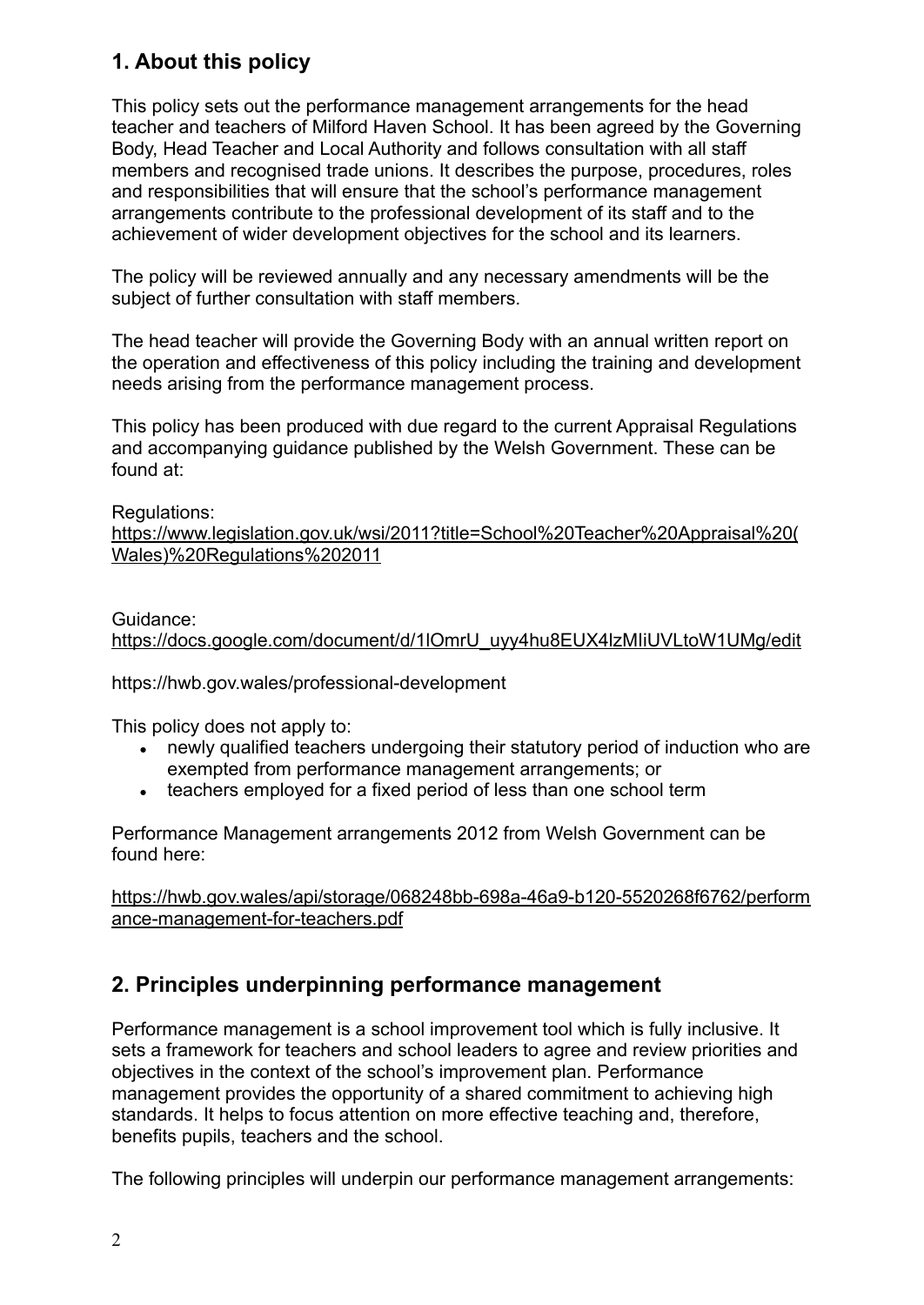- Trust, confidentiality and professional dialogue between appraiser and appraisee
- Consistency so that all staff are treated fairly
- Recognition of strengths and a commitment to share effective practice
- A commitment to provide constructive feedback on performance
- Rigorous and evidence based
- A shared commitment to meeting the school's improvement plan and appropriate national priorities

The Governing Body is committed to ensuring that the performance management process is fair and non-discriminatory.

The Governing Body recognises the entitlement of a work/life balance for teachers and the headteacher as established within the School's Pay and Conditions Document (STPCD). Consequently, the policy has been workload impact assessed (Refer to Appendix A) and the school will organise all performance management activities within the school day (1265 for teachers) but not within planning, preparation and assessment (PPA) time.

### **3. Professional standards**

Teachers are required to meet the Practising Teacher Standards at the end of their induction period and must continue to meet them throughout their career. The head teacher is required to meet the Leadership Standards. Other practitioners may choose to use the Leadership Standards as a reference for their leadership development where this is identified as a priority for their professional development.

The professional standards should be considered as a whole to provide a backdrop to discussion and to help practitioners identify areas for further development.

The relevant professional standards can be found at: [www.wales.gov.uk/topics/educationandskills/publications/circulars/practitioners/?lang](http://www.wales.gov.uk/topics/educationandskills/publications/circulars/practitioners/?lang=en) [=en](http://www.wales.gov.uk/topics/educationandskills/publications/circulars/practitioners/?lang=en)

### **4. Professional Learning Passport (PLP)**

The Professional Learning Passport (PLP) is a fully bilingual and flexible online tool that is available to all registrants.

Your PLP is packed with features that are designed to support you in capturing, reflecting upon, sharing and planning your learning with the ultimate aim of improving your practice. We all have different ways of learning and the PLP has been designed to meet a wide range of needs.

Your PLP belongs to you: it is confidential and portable. As long as you are registered with the EWC (Education Workforce Council), you will have access to any content you have created in your PLP.

Further information can be found direct here: [https://www.ewc.wales/site/index.php/en/professional-development/professional-lear](https://www.ewc.wales/site/index.php/en/professional-development/professional-learning-passport.html) [ning-passport.html](https://www.ewc.wales/site/index.php/en/professional-development/professional-learning-passport.html)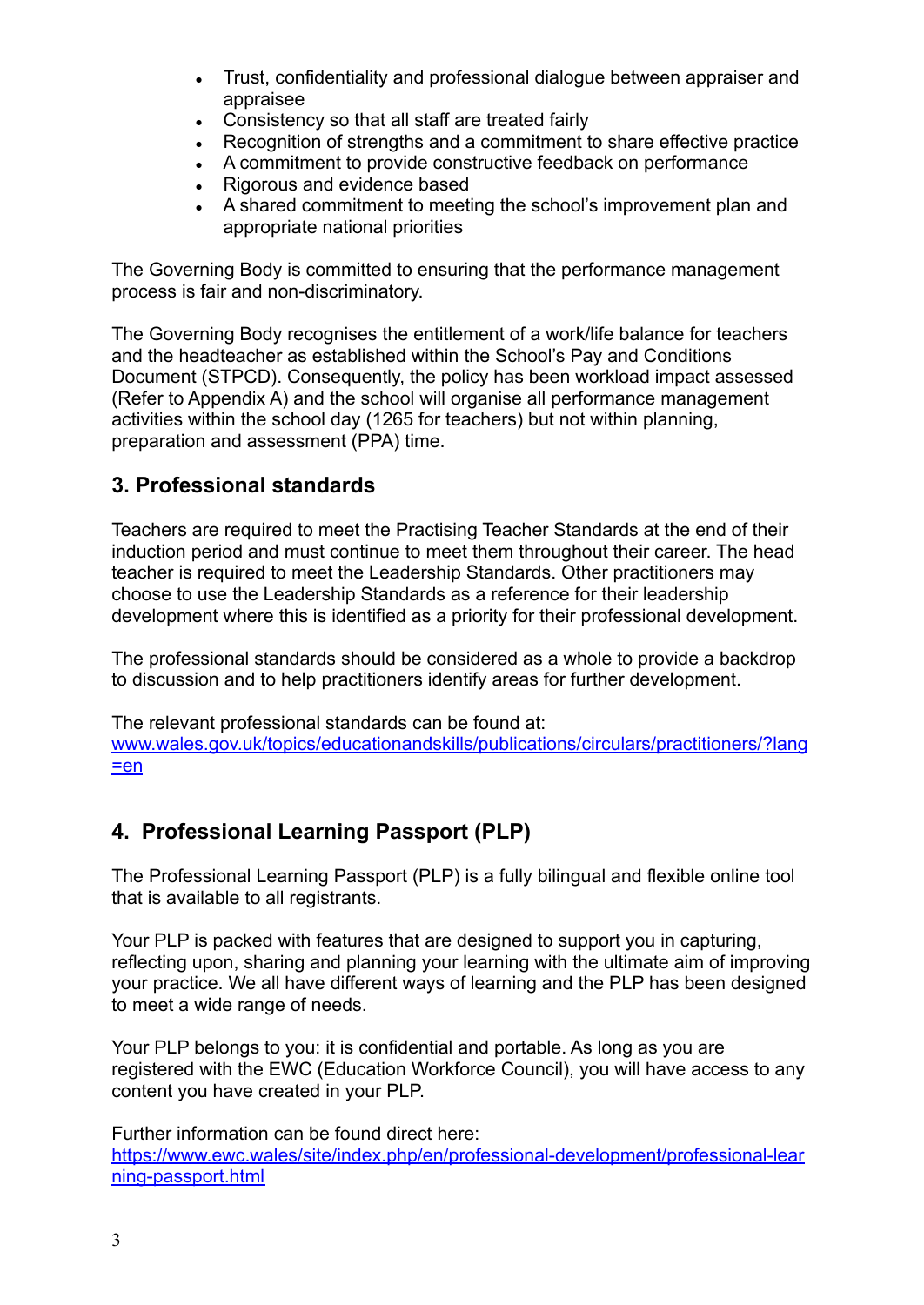### **4. Timing of the performance management cycle**

The school's annual performance management cycle will start on 1<sup>st</sup> September and be completed by 31<sup>st</sup> August annually.

The appraisal cycle has been timed to link with the school's annual planning cycle.

### **5. Appointment of appraisers**

The head teacher will appoint an appraiser for every teacher in the school.

The head teacher's appraisal will be carried out by a panel consisting of:

- at least two governors appointed by the governing body
- one or two representatives appointed by the local authority

### **6. The performance management plan**

Performance management will be a continuous cycle throughout the year involving three stages of planning, monitoring performance and reviewing performance.

The appraiser(s) will meet with the teacher/head teacher at the start of the cycle to plan and prepare for the annual appraisal. This meeting may be combined with the review meeting held at the end of the previous cycle.

The meeting will seek to agree the following:

- objectives for the cycle and professional development activities to support achievement of the objectives
- the monitoring procedures including arrangements for observation of teaching on at least one occasion
- any sources of information and data relevant to the objectives these should include an up to date Practice Review and Development (PRD) Record and data/information drawn from existing sources

A template for the PRD Record is at Annex A. A template for the recording of the objectives is at Annex B.

In the case of the head teacher's performance plan only, the chair of the governing body will provide, on request, a copy of the head teacher's objectives to Estyn.

The arrangements for monitoring performance against the objectives, including the use of observation, will be decided during the planning meeting and recorded by the appraiser(s).

The appraisee and appraiser(s) will keep progress under review throughout the cycle including the use of informal discussion as well as the more formal arrangements specified in the planning meeting. The PRD Record will provide a focus for these discussions.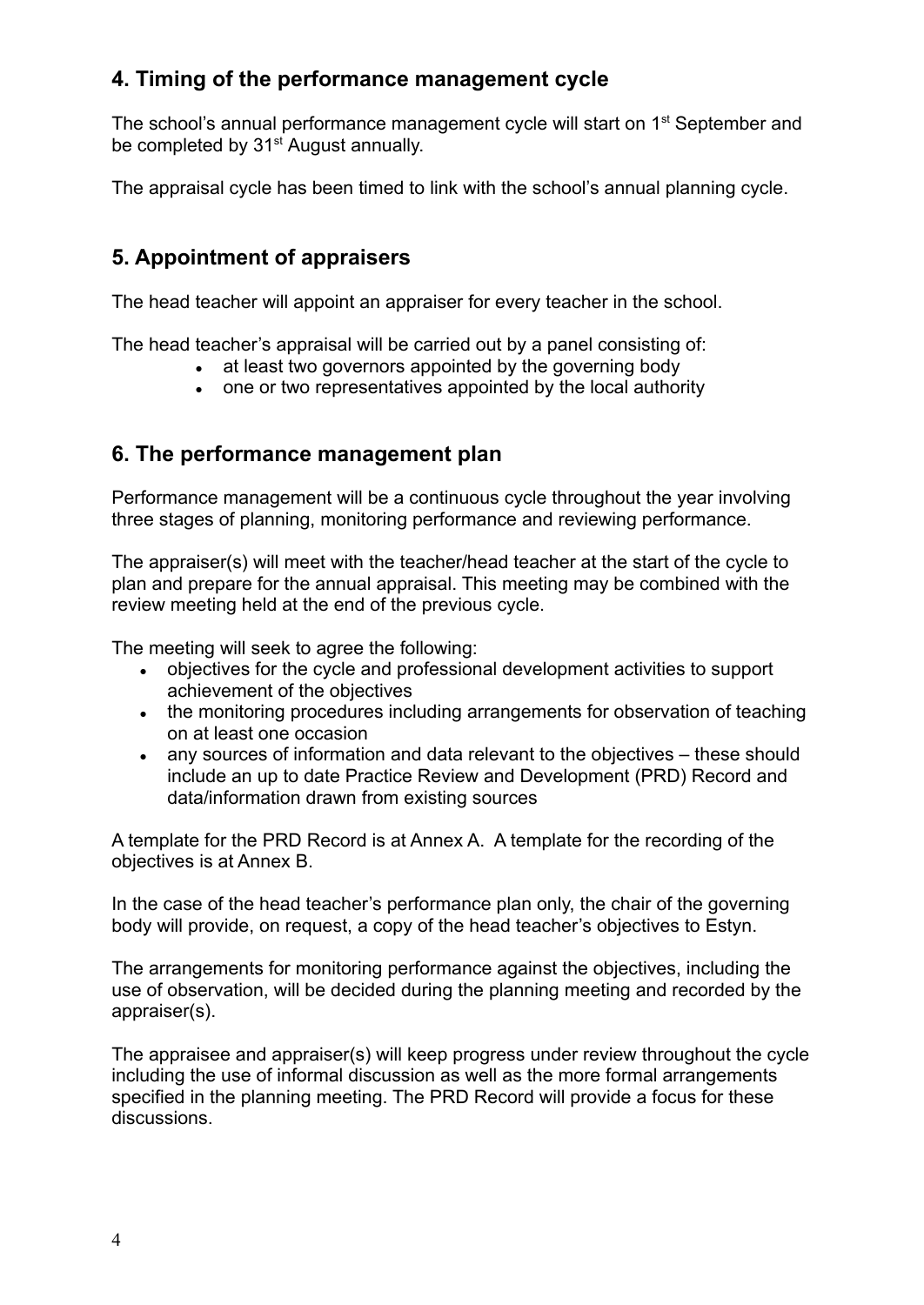### **7. Preparing Objectives**

The objectives will be clear, concise, measurable, challenging, and relevant. Objectives should be challenging but realistic and take into account the appraisee's job description and knowledge base.

The headteacher's objectives should, if they are achieved, contribute to improving the progress of pupils at the school and must take account of relevant evidence including the School Performance information.

The agreed objectives will have regard to what can reasonably be expected of any teacher or the Headteacher given the desirability of the appraisee to achieve a satisfactory work/life balance. All teachers, including the headteacher should have no more than three objectives.

The objectives will relate to whole school objectives, departmental objectives based on the School Improvement Plan (SIP), and objectives that reflect the professional development aspirations of the appraisee.

If objectives are not agreed the appraiser must set out in writing the objectives the appraiser considers appropriate and the headteacher/teacher may add any comments in writing.

Objectives may be revised by the appraiser in exceptional circumstances having consulted with the appraisee and the reasons must be recorded.

Any objections may be recorded as above.

### **8. Monitoring Procedures**

The appraiser and appraisee must seek to agree the monitoring procedures. If procedures cannot be jointly agreed, the appraiser will have the final decision and will set and record in writing the procedures to be used.

The appraisee will be allowed to add comments in writing.

As a minimum, the appraiser is required to observe the appraisee teaching on at least two occasions during the cycle. Although there is no maximum requirement, lesson observations will not ordinarily exceed one per term with the lesson observations lasting no more than one hour. The focus and timing of the observations will be agreed and recorded at the planning meeting or mutual agreement for organising during the allocated calendared performance management observations in November and February of each year.

Following discussion during the appraisal cycle, the appraisee and the appraiser may agree to revisit the amount of lesson observation in order to support the achievement of meeting any objectives. Any such changes will be formally recorded within the appraisal documentation and signed by the appraisee and the appraiser.

The agreed Welsh Government classroom observation protocol will support the monitoring process. (Annex D).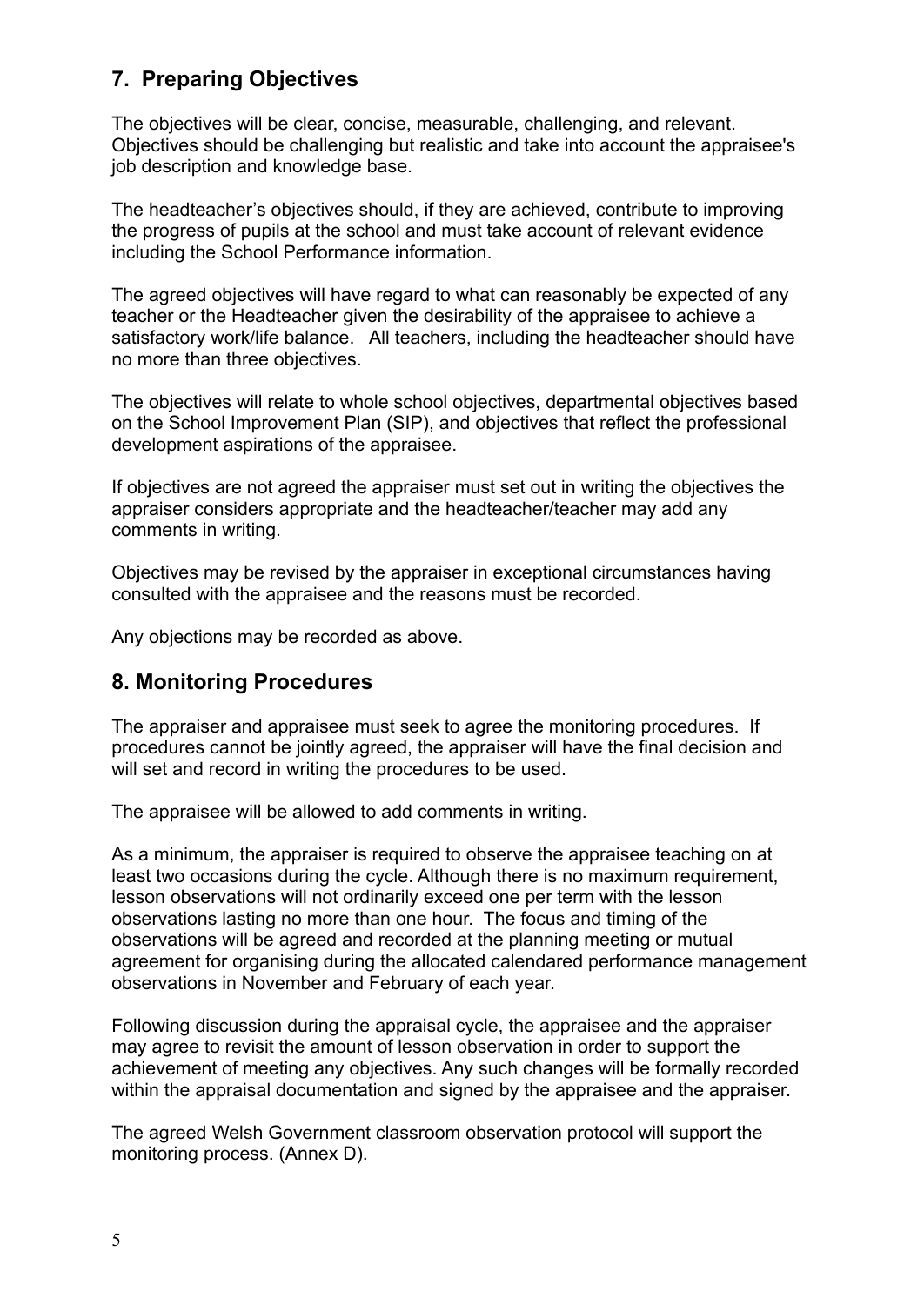Classroom observation will be undertaken solely by persons with Qualified Teacher Status (QTS).

The appraisee will be given oral feedback within 24 hours unless there are exceptional circumstances and written feedback within 5 days of the lesson observation

Lesson observation will normally be undertaken by the appraisers, who must observe the appraisee on at least one occasion. However, it may be agreed at the planning meeting that some of the observation will be carried out by a person other than the appraiser.

Where the observation is undertaken by a person other than the appraiser, a written record of the lesson observation must be kept and given to the appraiser and the appraisee.

The selection of the lessons to be observed will be balanced to reflect the range of work undertaken by the appraisee.

The appraiser will take into account the effects of the appraisee's circumstances, including any disability, when agreeing objectives. For example, this might include a reasonable adjustment to allow an individual slightly longer to complete a task than might otherwise be the case.

Where the appraisee returns from a period of extended absence, objectives may be adjusted to allow them to readjust to their working environment. The appraisee is entitled to consideration for pay progression in the same way as other teachers, whether or not they have returned to service following the period of absence. In such cases, however, appraisal reviews may not have been completed and the governing body may not have any reviewer's recommendation to consider. Governing bodies should take decisions by reference to such information as is available. This might include information from the most recent appraisal review or information from any part of the period when the teacher was present with the consent of the appraisee.

All judgmental lesson observations, as referred to in the Welsh Government guidance on observation will be undertaken through performance management. This does not include the following:

- 1. an Estyn inspection,
- 2. Estyn in circumstances where an inspection report categorises a school as requiring significant improvement;
- 3. special measures;
- 4. a teacher becoming subject to capability procedures;
- 5. a teacher on induction or a graduate teacher programme assessment.

An appraiser may not obtain information from any other person whether written or oral, relevant to the school teacher's performance unless the school teacher consents or the information is obtained in accordance with the procedures agreed in the School Teacher Appraisal (Wales) Regulations 2011.

In the case of the headteacher's performance plan only, the chair of the governing body will provide, on request, a copy of the headteacher's objectives to Estyn.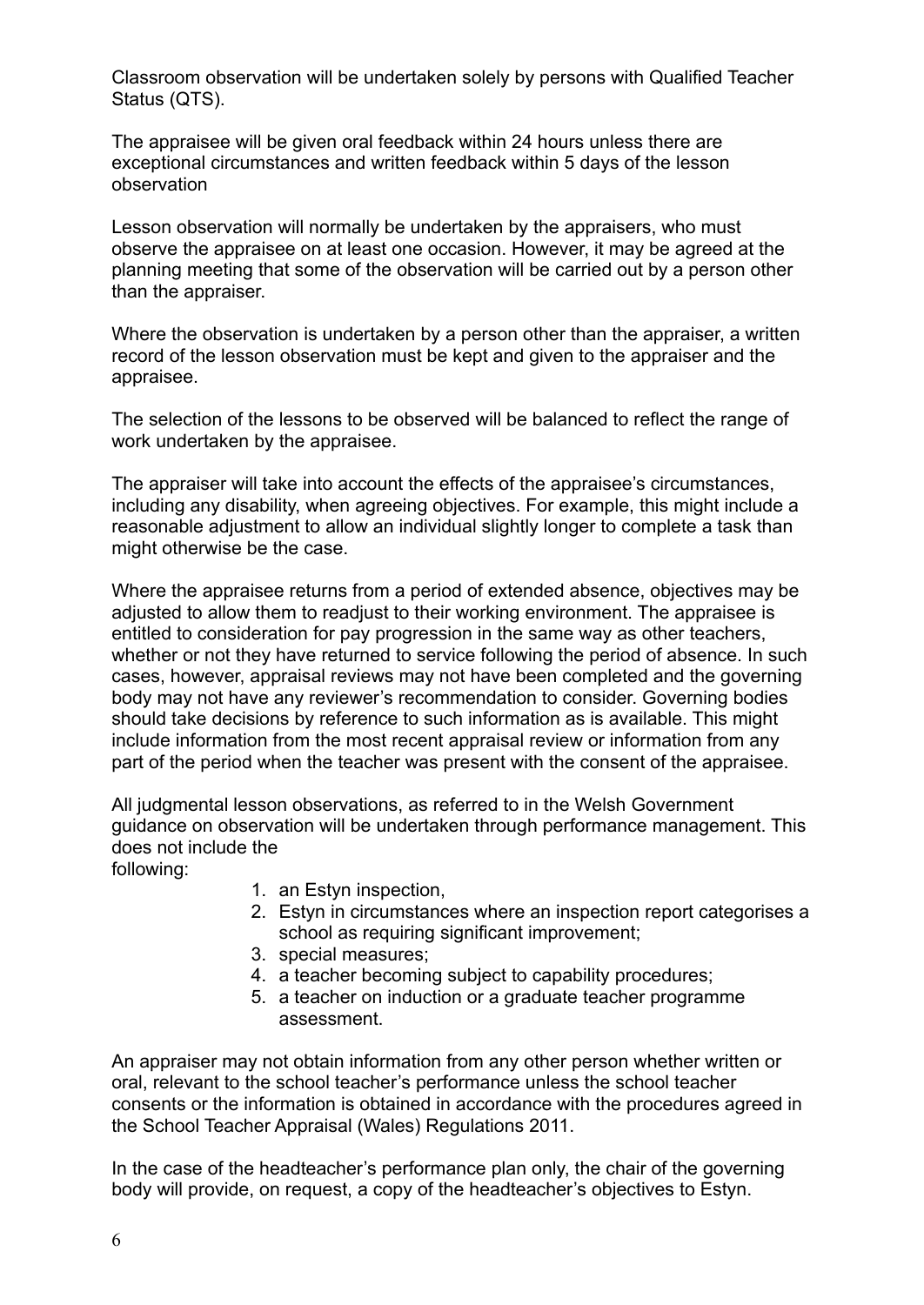The arrangements for monitoring performance against the objectives, including the use of observation, will be decided during the planning meeting and recorded by the appraiser(s). If monitoring procedures cannot be agreed, the appraiser must set out in writing the procedures

for monitoring performance as they consider appropriate.

The appraisee and appraiser(s) will keep progress under review throughout the cycle including the use of informal discussion as well as the more formal arrangements specified in the planning meeting.

Appraisees are required to maintain an up-to-date PRD record (Annex A) during the course of the appraisal cycle.

The purpose of the PRD record is to support appraisees in:

- 1. meeting the requirements of the appraisal regulations to keep an up-to-date record of their own assessment of their performance against their performance management objectives;
- 2. professional development undertaken, or other support provided, and how this is contributing to the achievement of objectives; and
- 3. any factors which the practitioner considers are affecting performance against the objectives.
- 4. providing a focus for discussion at the review meetings and may be discussed informally during the cycle and at the planning meeting for the next cycle.

The PRD record is a personal record held by an appraisee but it will be required for use in the review meetings and should inform the planning meeting for the next cycle. Teachers are encouraged to use the Professional Learning Passport on the EWC website.

The PRD record will not form part of the appraisal statement.

### **9. The review meeting**

At the end of the performance management cycle a formal review meeting will be held where the appraiser and appraisee will discuss achievements, any areas for improvement and professional development activities. This meeting may be combined with the planning meeting for the next annual cycle.

The purpose of the review meeting will be to:

- assess the extent to which the appraisee has met their objectives
- determine whether there has been successful overall performance in confirming the appraisee continues to meet the relevant professional standards
- identify the need for additional support, training or development and how this will be met

Good progress towards the achievement of a challenging objective will be assessed favourably.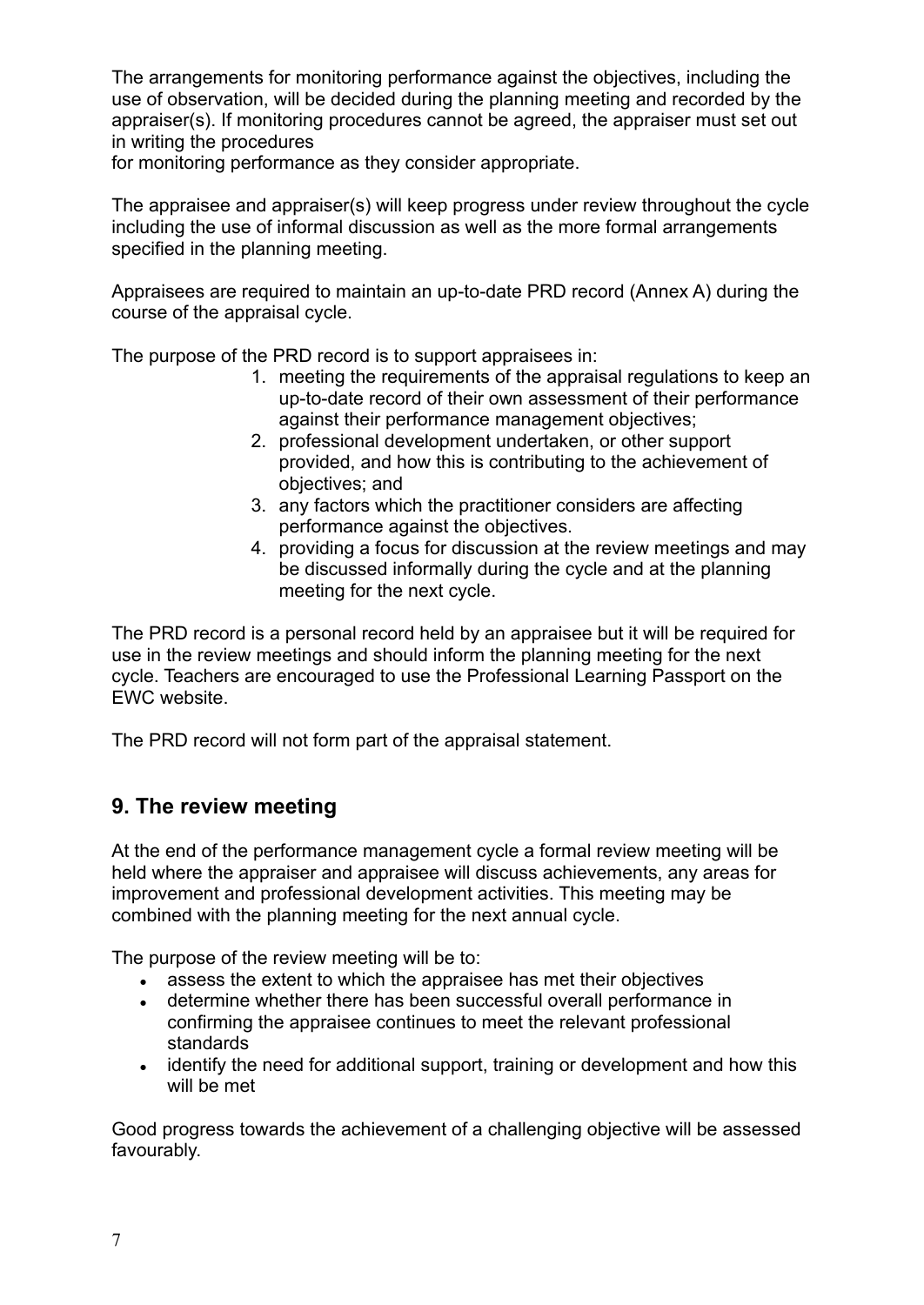The five Professional Standards for Teaching and Leadership should be used by the appraiser as a backdrop to help make a professional judgement about the overall effectiveness of the teacher's performance in demonstrating that they continue to meet the standards.

No information may be sourced from another person, either written or verbal, without the consent of the appraisee, in accordance with the procedures agreed in the School Teacher Appraisal (Wales) Regulations 2011.

### **10. The appraisal statement**

Within 10 school days of the review meeting the appraiser(s) will provide the appraisee with a written statement of the main points made at the review meeting and the conclusions reached. Annexed to the statement will be a summary of professional development needs and an indication of how these might be met.

The appraiser will seek to agree the final wording of the appraisal statement with the appraisee.

Although, the appraisee may, within 10 school days of receiving the final appraisal statement, add comments in writing. These comments will then form part of the statement.

Both the appraisal statement and the annex are confidential documents and must be kept in a secure place. The provisions of the Data Protection Act will be followed at all times.

A template for the Appraisal Review Statement is at Annex C.

### **11. Appeals**

The appraisee may appeal against the appraisal statement within 10 school days of receiving the appraisal statement. An appeals officer or, in the case of the head teacher, an appeals panel will be appointed to conduct a review.

All appeals will be conducted in accordance with the current Appraisal Regulations and the associated Welsh Government guidance.

In summary, the appeal process will involve the following stages:

- Appraisee lodges appeal with the Governing Body
- Appeals officer/panel appointed the current Governors' Appeals Panel would carry out this role.
- Appeals officer/panel provided with copy of appraisal statement within 5 school days of receiving notice of appeal
- Appeal review will be carried out within 10 school days of receiving appraisal statement
- The appeals officer/panel must take into account any representations made by the appraisee
- $\bullet$  The appeals officer/panel may then decide that:
- the appraisal has been carried out satisfactorily;
- with the agreement of the appraiser(s), amend the appraisal statement; or
- order that a new appraisal be carried out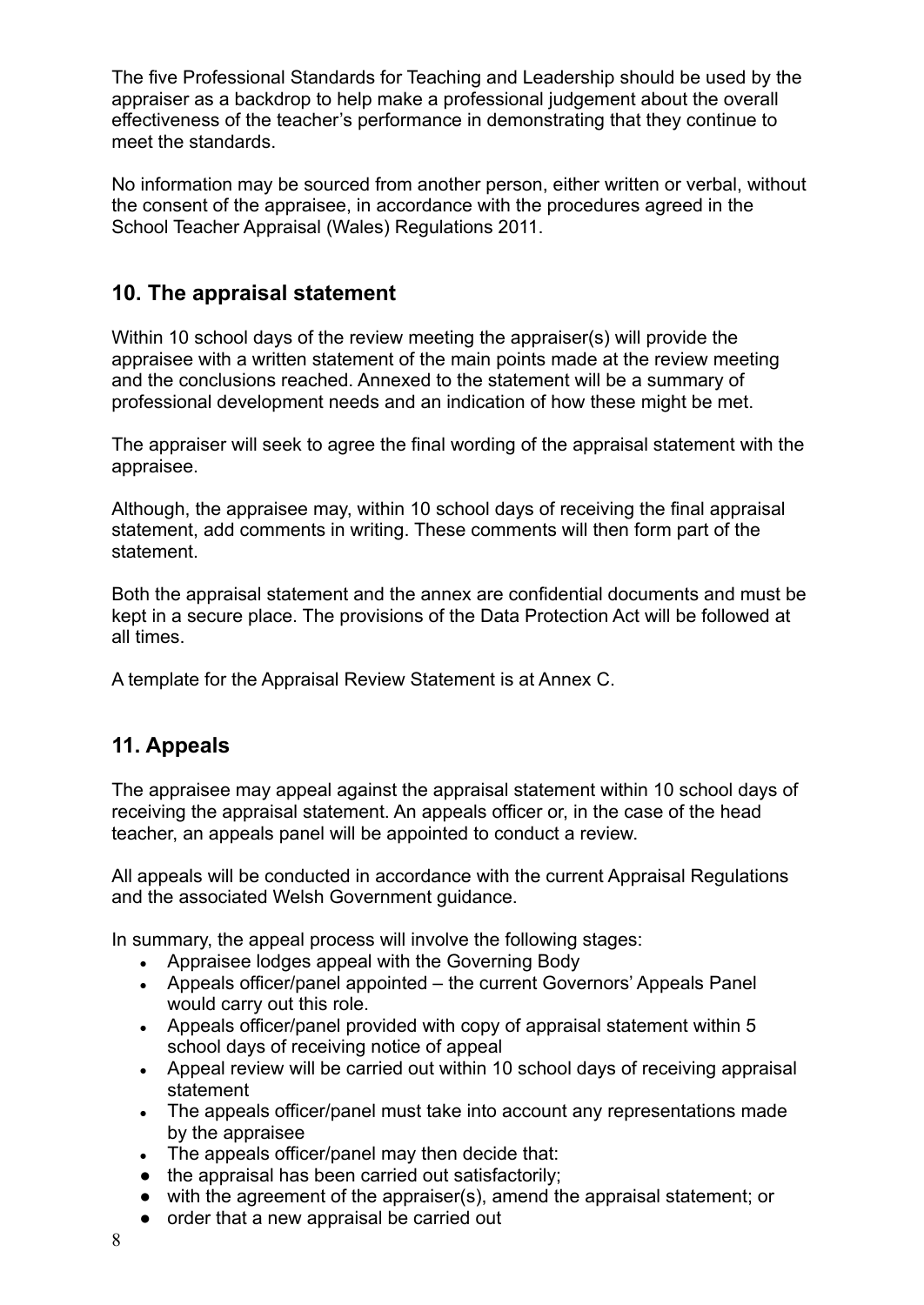- The appeals officer/panel can not determine:
- that new objectives can be set: or
- that existing objectives be revised

### **12. Use of appraisal statements**

#### **Teachers**

The appraiser must give a copy of the appraisal statement to the appraisee and to the head teacher. In turn, the headteacher will, on request, provide a copy to:

- $\bullet$  the appraiser;
- an appeals officer; or
- any governors responsible for making decisions or giving advice on matters in relation to pay

Where the appraisee is eligible for pay progression under the School Teachers Pay and Conditions Document (STPCD) the appraiser will provide a recommendation on pay progression to the head teacher in line with provisions of the STPCD.

The head teacher will provide a copy of the annex to the appraisal statement detailing professional development needs to the person with whole-school responsibility for planning provision for training and development.

The appraisal statement will be kept by the head teacher in a safe and secure place until at least 3 years after the next appraisal statement has been finalised.

#### **Head teacher**

In the case of the headteacher's performance management the appraisers will give copies of the appraisal statement to the head teacher, the chair of the governing body and the chief education officer. Appraisers will also, on request, provide a copy to any governors responsible for making decisions or giving advice on matters in relation to pay.

The chair of the governing body will also provide, on request, a copy of the head teacher's appraisal statement to:

- any officer designated by the chief education officer responsible for the performance of head teachers; or
- any appeals officer

The chair of the governing body will provide a copy of the annex to the appraisal statement detailing professional development needs to the person with whole-school responsibility for planning provision for training and development.

The appraisal statement will be kept by the governing body in a safe and secure place until at least 3 years after the next appraisal statement has been finalised. The head teacher will also keep a copy of the appraisal statement for the same period of time.

Information from the head teacher's appraisal statement may be taken into account by the governing body (or its committees) in matters relating to the promotion, discipline or dismissal of the head teacher or in relation to any discretion over pay.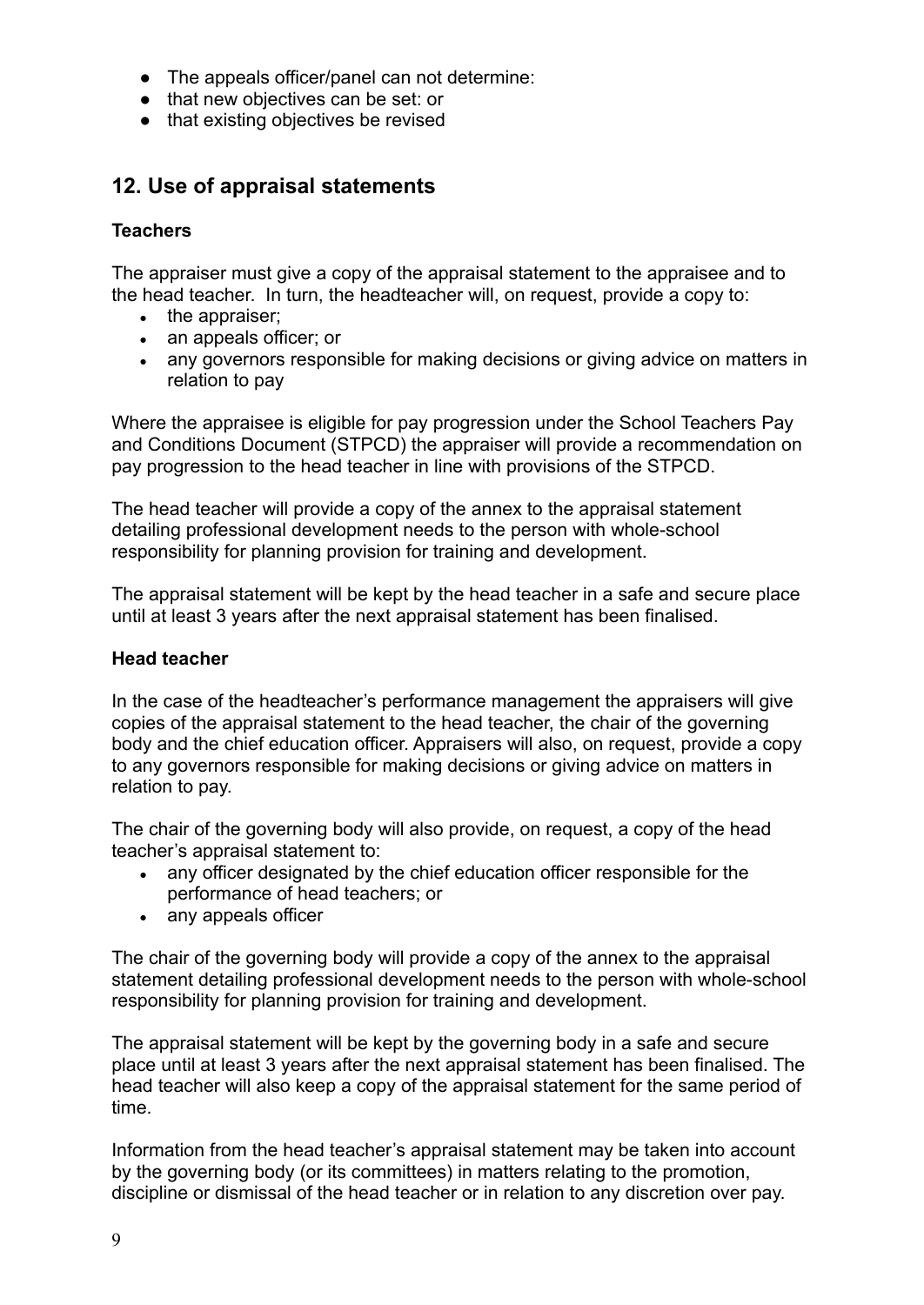### **13. Managing under performance**

Effective line management arrangements, including the effective use of the procedures outlined in this policy, will help prevent under-performance through early identification, support and intervention.

The performance management procedures set out in this policy, including the review meeting and appraisal statement, do not form part of any disciplinary, competency or capability procedures. However, information from the Appraisal Statement can be taken into account when making decisions about pay, promotion, dismissal, or disciplinary matters which may be triggered by other procedures.

If a teacher's performance is causing serious concern and evidence has been provided to demonstrate this, then the informal support procedure of the capability procedure should be applied.

The performance management procedures set out in this policy, including the review meeting and appraisal statement, do not form part of any disciplinary or capability procedures. However, good management, with clear expectations and appropriate support will go a long way towards identifying and handling any weakness in performance.

Procedures to address under-performance are the subject of separate regulations. The review meeting and the appraisal statement do not form any part of any formal disciplinary, competency or capability procedures, but any relevant information from appraisal statements may be taken into account by those responsible for taking decisions about performance, pay, promotion, dismissal or disciplinary matters, triggered by other procedures.

Where a decision is taken to enter into a formal competency or capability procedure then that procedure supersedes performance management arrangements. The performance management process may be suspended at any time during the cycle where such a decision is made.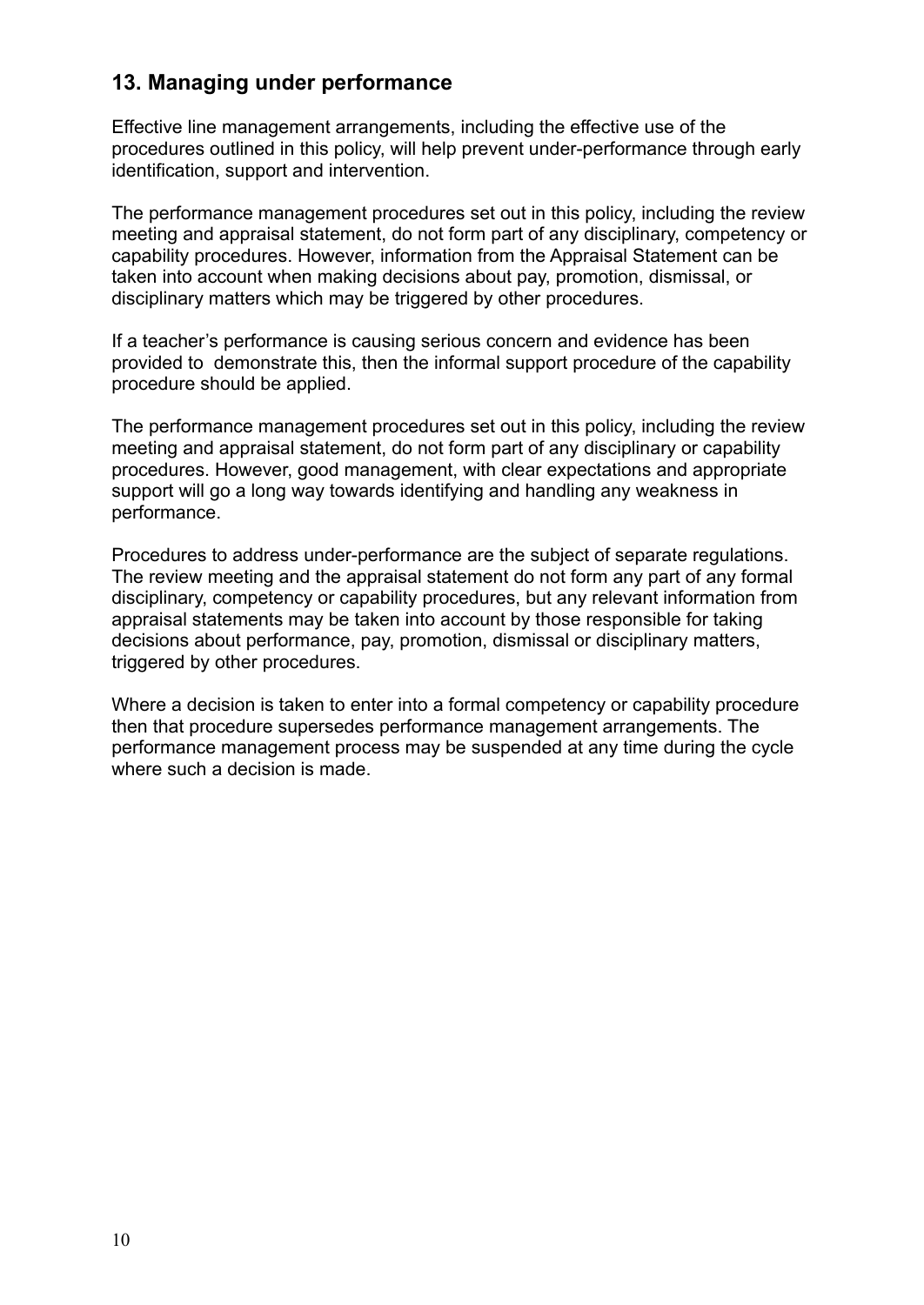| w and Development Record | Name <sup>.</sup> | O. |
|--------------------------|-------------------|----|
|                          |                   |    |

|                                               |                                                                                                                                                                                                                                                                                                                                                                                                                                                                                                                                                                                                               | Objective 1:         | Objective 2:         |
|-----------------------------------------------|---------------------------------------------------------------------------------------------------------------------------------------------------------------------------------------------------------------------------------------------------------------------------------------------------------------------------------------------------------------------------------------------------------------------------------------------------------------------------------------------------------------------------------------------------------------------------------------------------------------|----------------------|----------------------|
|                                               |                                                                                                                                                                                                                                                                                                                                                                                                                                                                                                                                                                                                               | Enter objective here | Enter objective here |
| P <sub>1</sub><br>a<br>n<br>ni<br>n<br>g      | What is the focus of my objectives - how<br>$\bullet$<br>do they relate to school priorities?<br>What is the intended impact on my<br>$\bullet$<br>practice?<br>What do I need to find out - what do other<br>$\bullet$<br>people already know about it?<br>What data and evidence will I make use of?<br>$\bullet$<br>How will I use what I've found out to help<br>٠<br>me meet my objectives?<br>What actions and/or professional<br>$\bullet$<br>development activities am I planning?<br>What support will I need?<br>$\bullet$<br>How will I work with others to achieve my<br>$\bullet$<br>objectives? |                      |                      |
| M<br>$\mathbf{o}$<br>ni<br>to<br>ri<br>n<br>g | What progress am I making in meeting my<br>$\bullet$<br>objectives?<br>What impact has there so far been on my<br>$\bullet$<br>practice?<br>How do I know - what data and evidence<br>$\bullet$<br>am I using?<br>How are others involved in monitoring?<br>$\bullet$                                                                                                                                                                                                                                                                                                                                         |                      |                      |
| $\mathbf R$<br>е<br>vi<br>е<br>W<br>in<br>g   | How well have I met my objectives?<br>$\bullet$<br>Are there any factors which have affected<br>$\bullet$<br>progress in meeting my objectives?<br>What have I found out?<br>$\bullet$<br>What has been the impact on my practice<br>٠<br>and/or learner outcomes?<br>How do I know – what data and evidence<br>am I using?                                                                                                                                                                                                                                                                                   |                      |                      |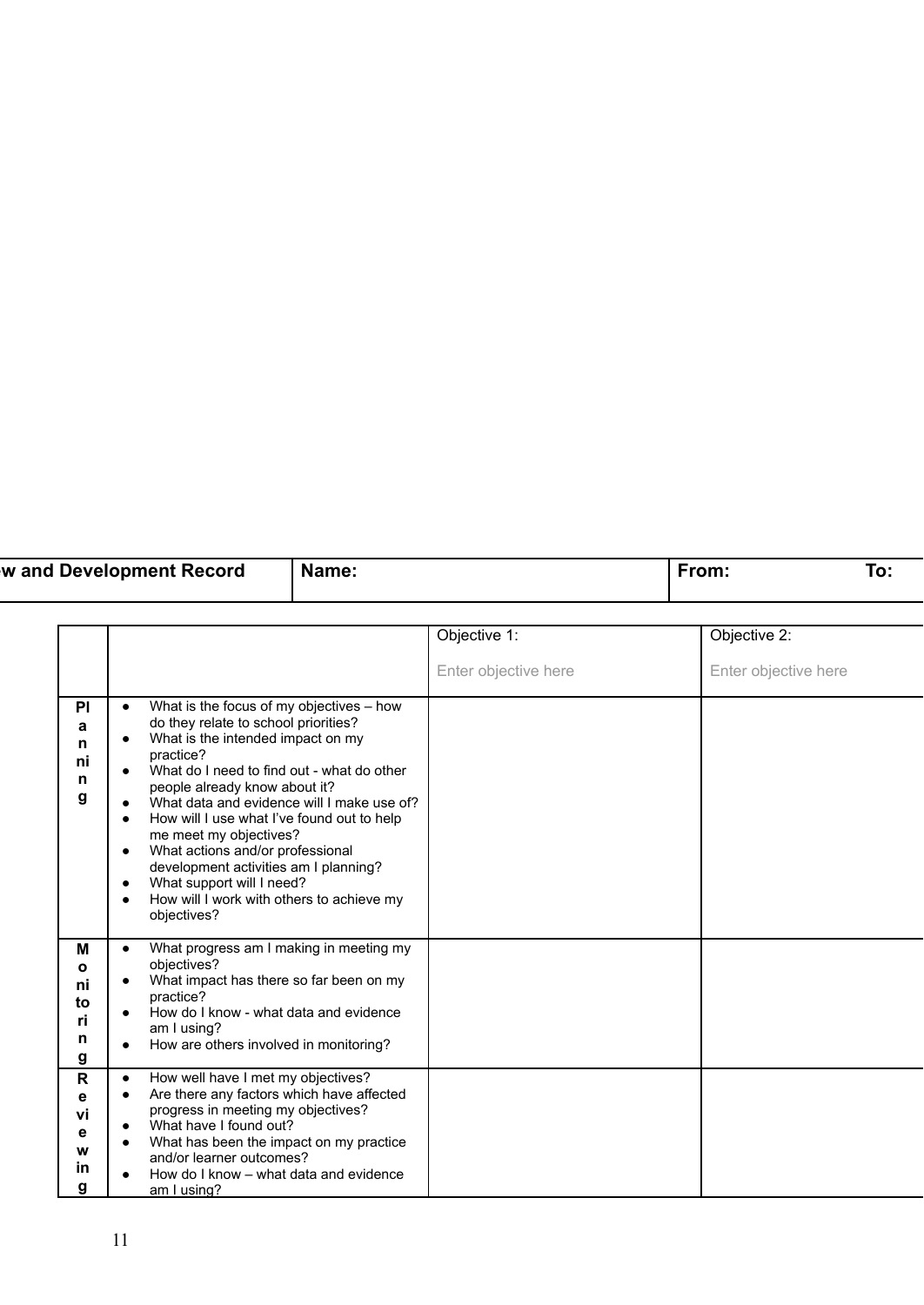|  | What professional development activities<br>have I undertaken?<br>What support has been provided to me?<br>Do I need any follow up development? |  |
|--|-------------------------------------------------------------------------------------------------------------------------------------------------|--|
|  |                                                                                                                                                 |  |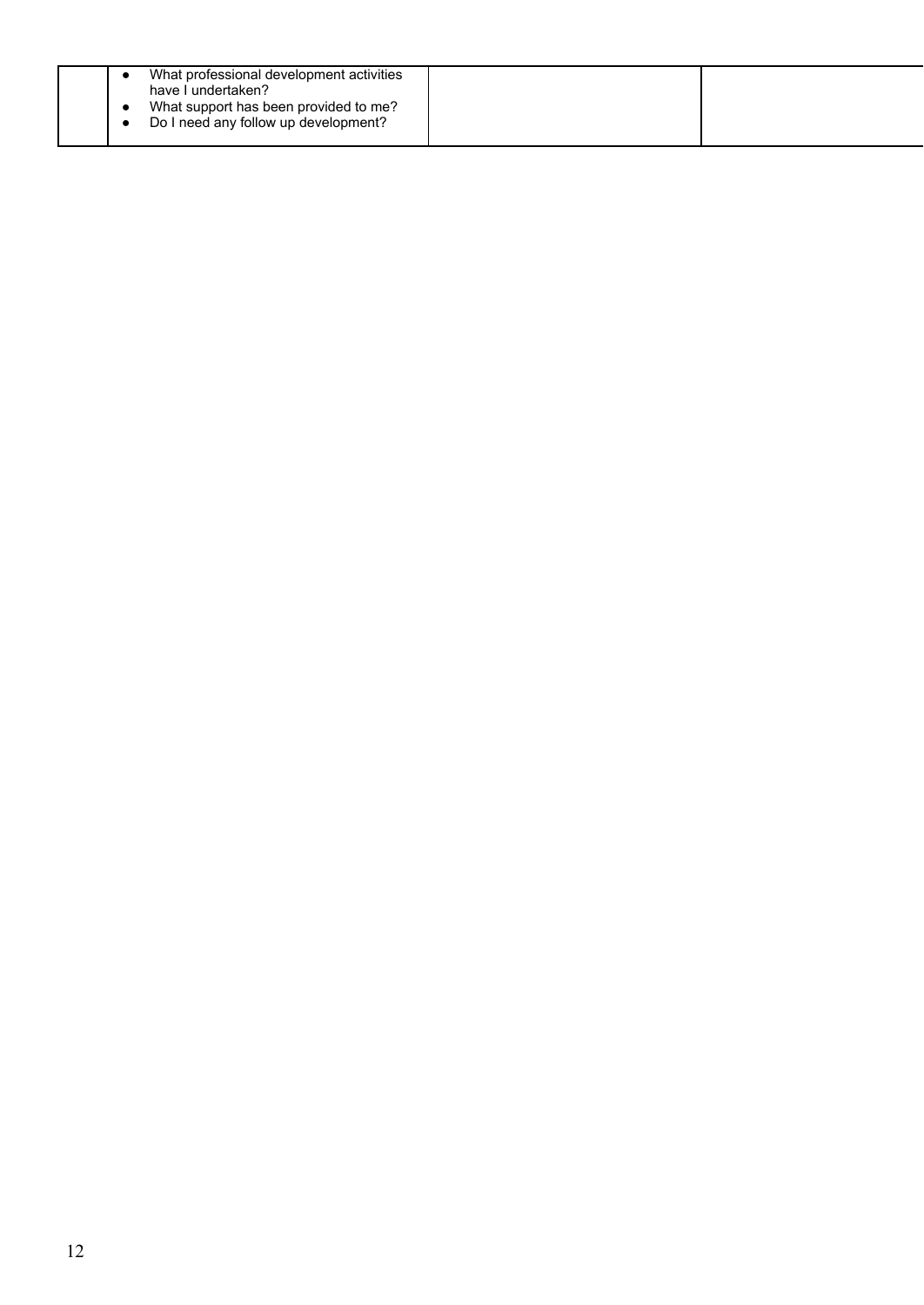### **Practice Review and Development Record**

#### **Purpose of the PRD Record**

The purpose of the PRD Record is to support practitioners in:

- Meeting the requirements of the Appraisal Regulations to keep an up-to-date record of:
	- $\circ$  their own assessment of their performance against their performance management objectives
	- o professional development undertaken or other support provided and how this is contributing to the achievement of objectives
	- $\circ$  any factors which the practitioner considers are affecting performance against the objectives
- Reflecting regularly on their practice including the use of relevant data and evidence to review their practice and identify priorities for professional development
- Providing a focus for discussion during the planning, monitoring and reviewing stages of the performance management cycle

#### **Completing the PRD Record**

The following guidance will assist practitioners in completing their PRD Record during the performance management cycle. The guidance is intended to ensure the PRD Record supports the practitioner in their work without being burdensome to complete.

The PRD Record should be regularly updated – this does **not** need to be daily or even weekly but at key points throughout the performance management cycle. In reflecting regularly on their practice, practitioners should use their professional judgement to decide the points at which the record is updated so that it remains relevant and up-to-date.

- The template makes provision for up to 3 objectives. The template can be adapted where additional objectives have been identified
- The template is arranged to reflect the PM cycle of Planning, Monitoring and Reviewing. Each section has a number of "prompts" designed to assist practitioners to reflect on key aspects of their practice and professional development. Practitioners may find it helpful to base their PRD records around answers to some or all of these prompts.
- Entries should be concise but sufficiently detailed to serve as a basis for discussion. Lengthy prose responses are not necessary and practitioners may choose to adopt a 'bullet point' style approach
- It is recommended that the PRD Record is maintained in electronic form as this will facilitate easier amendment and updating
- Where objectives are linked it may be more appropriate to 'write across' columns to avoid making duplicate entries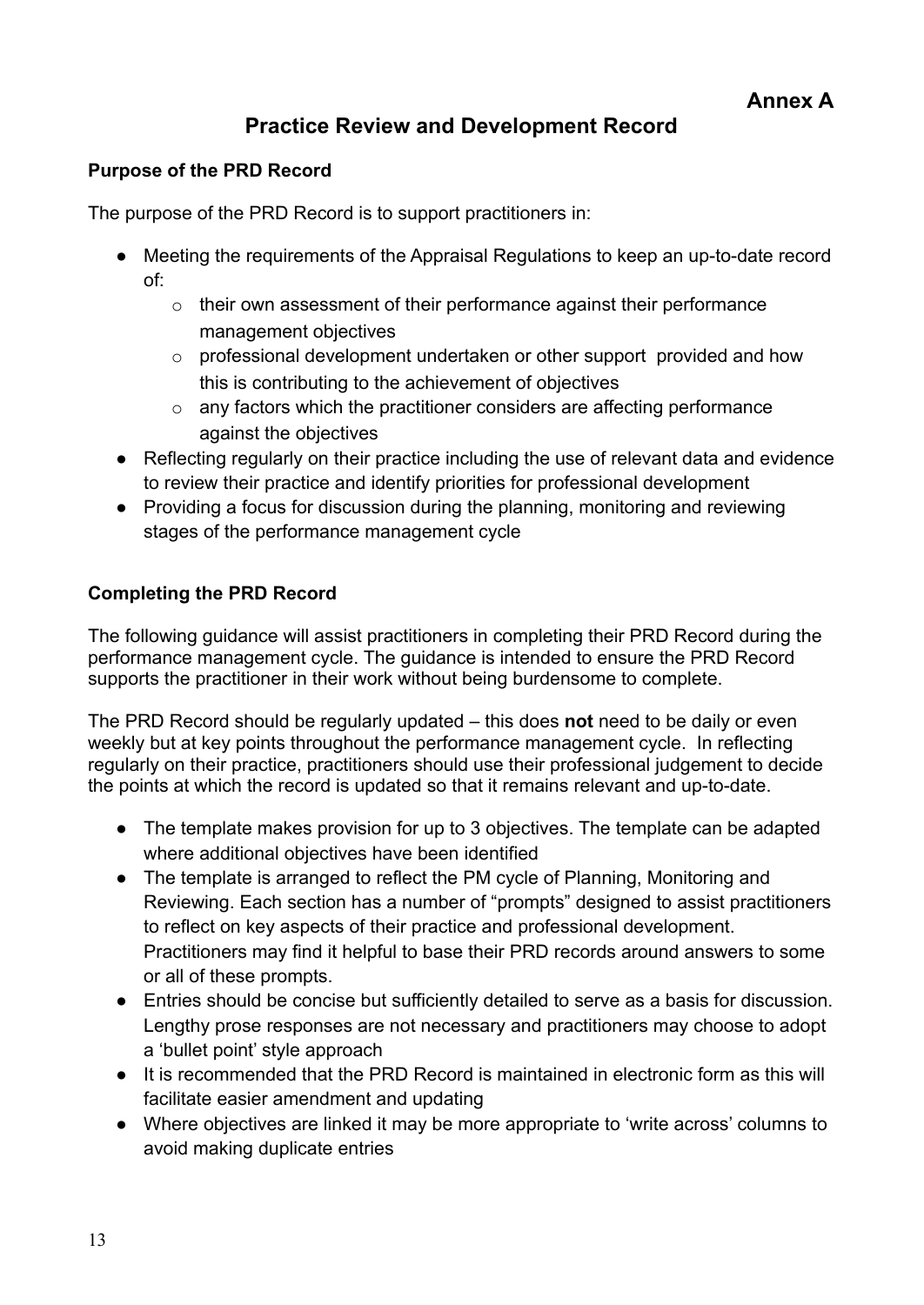### **Performance Management Objectives**

Appraisee: …………………………………………

Job Title: …………………………………………

Period covered by objectives: ……………………to…………………………..

| Objectives*                                                                        | Objective 1:           | Objective 2:           | Objective 3:           |
|------------------------------------------------------------------------------------|------------------------|------------------------|------------------------|
|                                                                                    | [Enter objective here] | [Enter objective here] | [Enter objective here] |
| Professional<br>development<br>and/or support<br>required to<br>meet<br>objectives |                        |                        |                        |
| Monitoring<br>procedures to<br>be used                                             |                        |                        |                        |
| Relevant data<br>and/or<br>information to<br>be used                               |                        |                        |                        |

\*If more than 3 objectives use continuation sheet

Date of planning meeting: ……………………………...

Appraisee comments (where required):

| Date: |
|-------|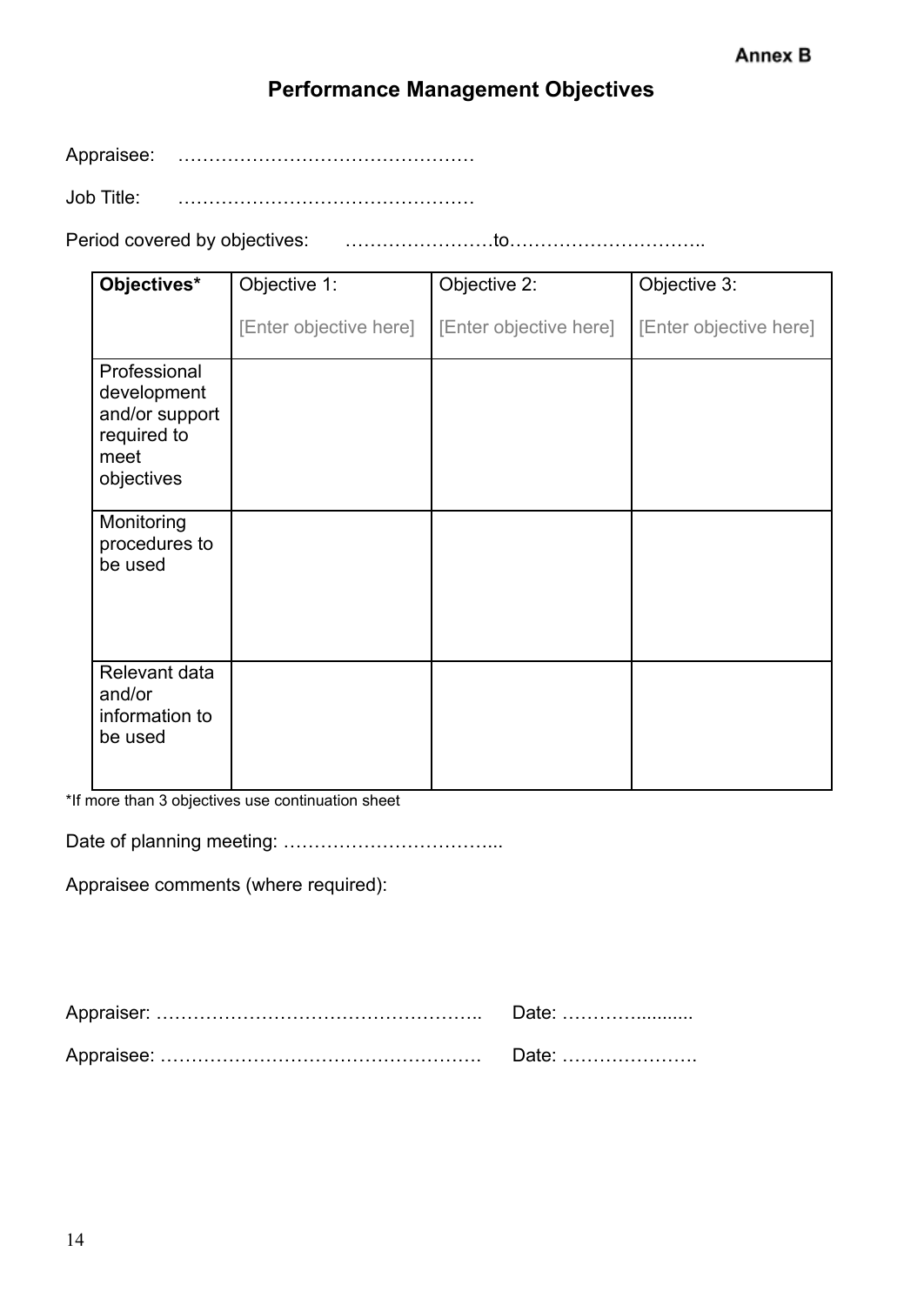### **Appraisal Review Statement**

Appraisee: …………………………………………

Job Title: …………………………………………

**1. The extent to which the objectives have been met:** *(Fully met, Substantially met, Partially met or Not met)*

#### **2. Overall performance:**

Determination of successful overall performance considered against the relevant professional standards as a whole

#### **3. Development needs:**

Details of any identified need for additional support, training or development and how this may be met (if applicable):

#### **4. Pay progression:**

Recommendation on pay progression (where applicable): *(recommend pay progress, pay progression not applicable, decline pay progression with a reason)*

#### **5. Appraisee comments (where applicable):**

| Date: |
|-------|
| Date: |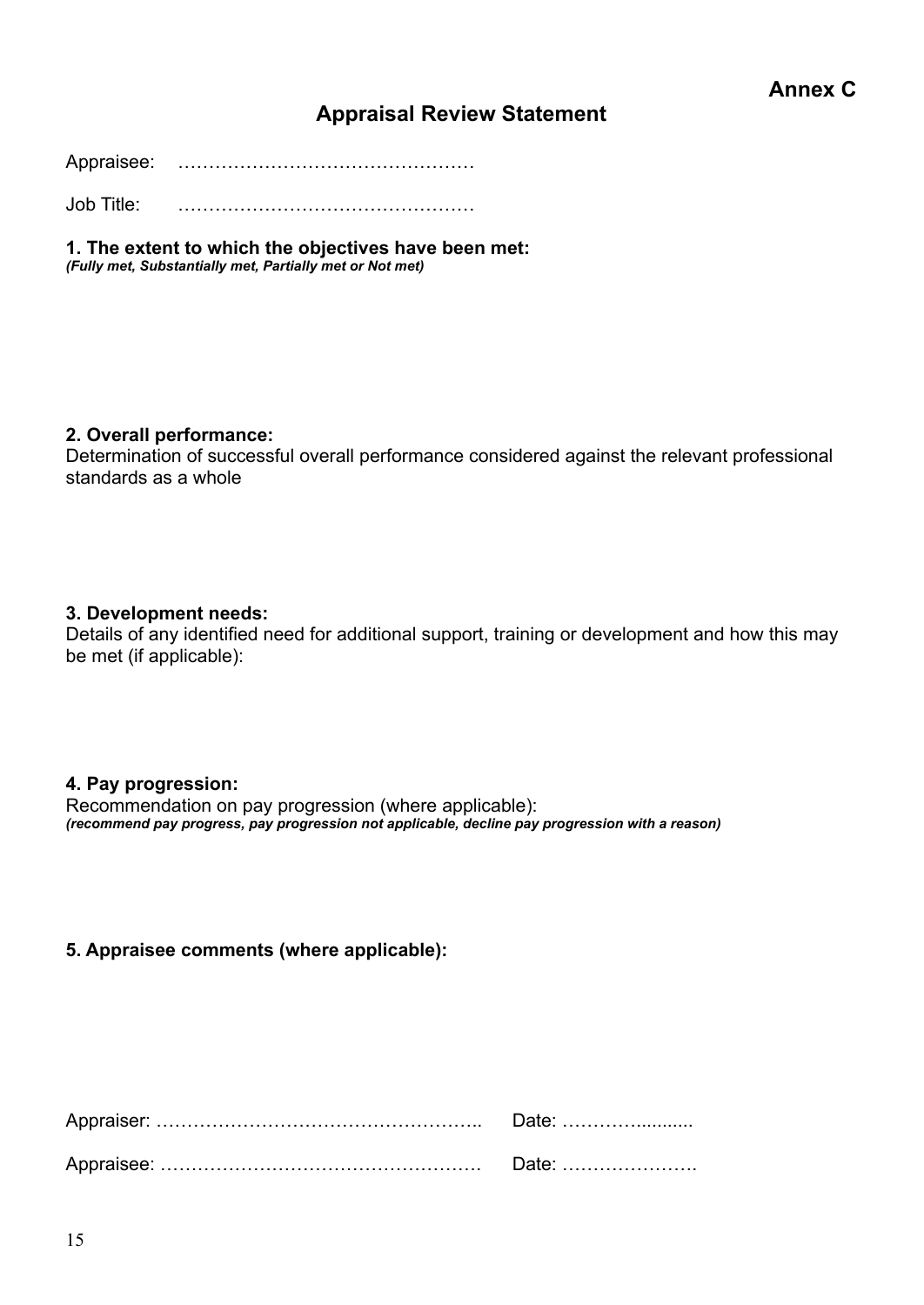# **Training and development needs**

Appraisee: …………………………………………

Job Title: …………………………………………

| <b>Needs</b>                        | How needs may be met | <b>Timescale</b> |
|-------------------------------------|----------------------|------------------|
| [Enter description<br>of need here] |                      |                  |
| [Enter description<br>of need here] |                      |                  |
| [Enter description<br>of need here] |                      |                  |
| [Enter description<br>of need here] |                      |                  |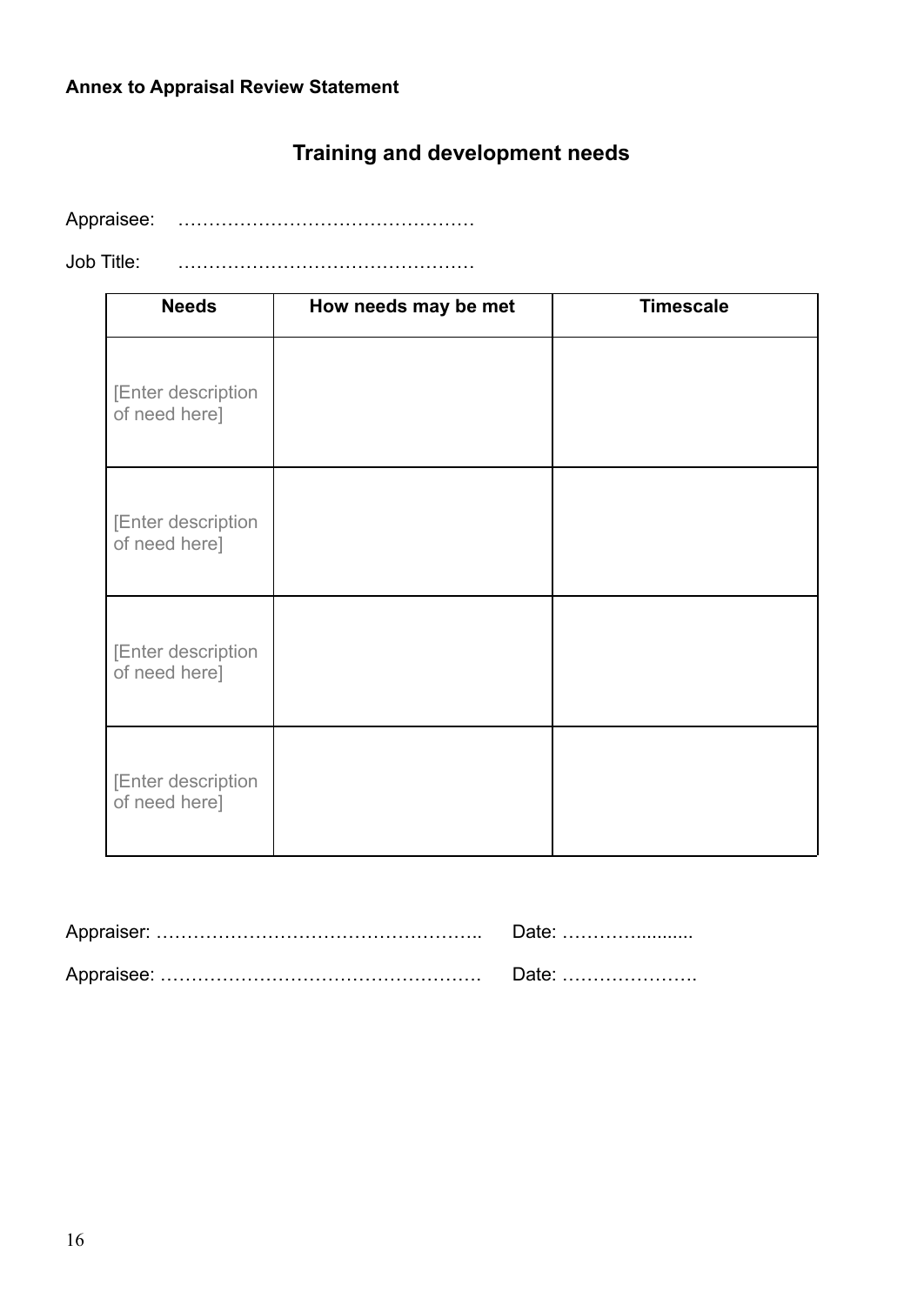### **Classroom Observation Protocol**

Wales Government - Classroom Observation – Purpose and protocols 2013

Classroom observation can be an important tool in raising standards through supporting practitioners in sharing and developing their skills and so improving outcomes for learners. Whilst there is no upper limit placed on the number of occasions in which observation may take place it is essential that the emphasis is firmly placed on the quality of experience rather than quantity.

To ensure that observation is purposeful, supportive and developmental, all those involved in arranging carrying out, or participating in observation should observe the following guidance which sets out the purpose and protocols that characterise effective practice.

What is meant by 'Classroom Observation'?

'Classroom observation' refers to all occasions when learning and/or teaching activities are observed for a specific purpose by someone other than the class teacher and support staff normally attached to the class.

#### Principles and protocols

Classroom Observation should observe the following principles:

- ❖ All those involved in each observation should have a shared understanding of its specific purpose. Disputes about observation procedures etc. should be dealt with through the school's complaints process and/or recognised collective issue resolution processes where applicable.
- ❖ Where practicable and appropriate efforts should be made to combine observations for different purposes so that the most efficient use is made of opportunities for classroom observation.
- ❖ Careful thought should be given to the choice of observer so it reflects the purpose of the observation.
- ❖ Observation should support and develop teaching and learning there should be minimal disruption to normal classroom activity.
- ❖ Observation arrangements should be planned in advance so those involved have adequate notice.
- ❖ Observation should be objective, developmental and supportive and conducted with professionalism, integrity and courtesy.
- ❖ Successful observation requires preparation and appropriate
- ❖ consideration.
- ❖ As part of the school's overall arrangements for classroom observation those involved in the observation should seek to agree in advance the nature and timing of any feedback to be provided and with whom it is to be shared.
- ❖ Planning and feedback arrangements should take account of directed time and statutory terms and conditions of employment.
- ❖ In addition, for observation involving judgements on the performance of individual practitioners, the following principles should also apply:
- ❖ Only a person holding QTS can carry out observation of teaching for the purpose of teachers' performance management (including NQT and GTP assessment) and as part of Capability procedures.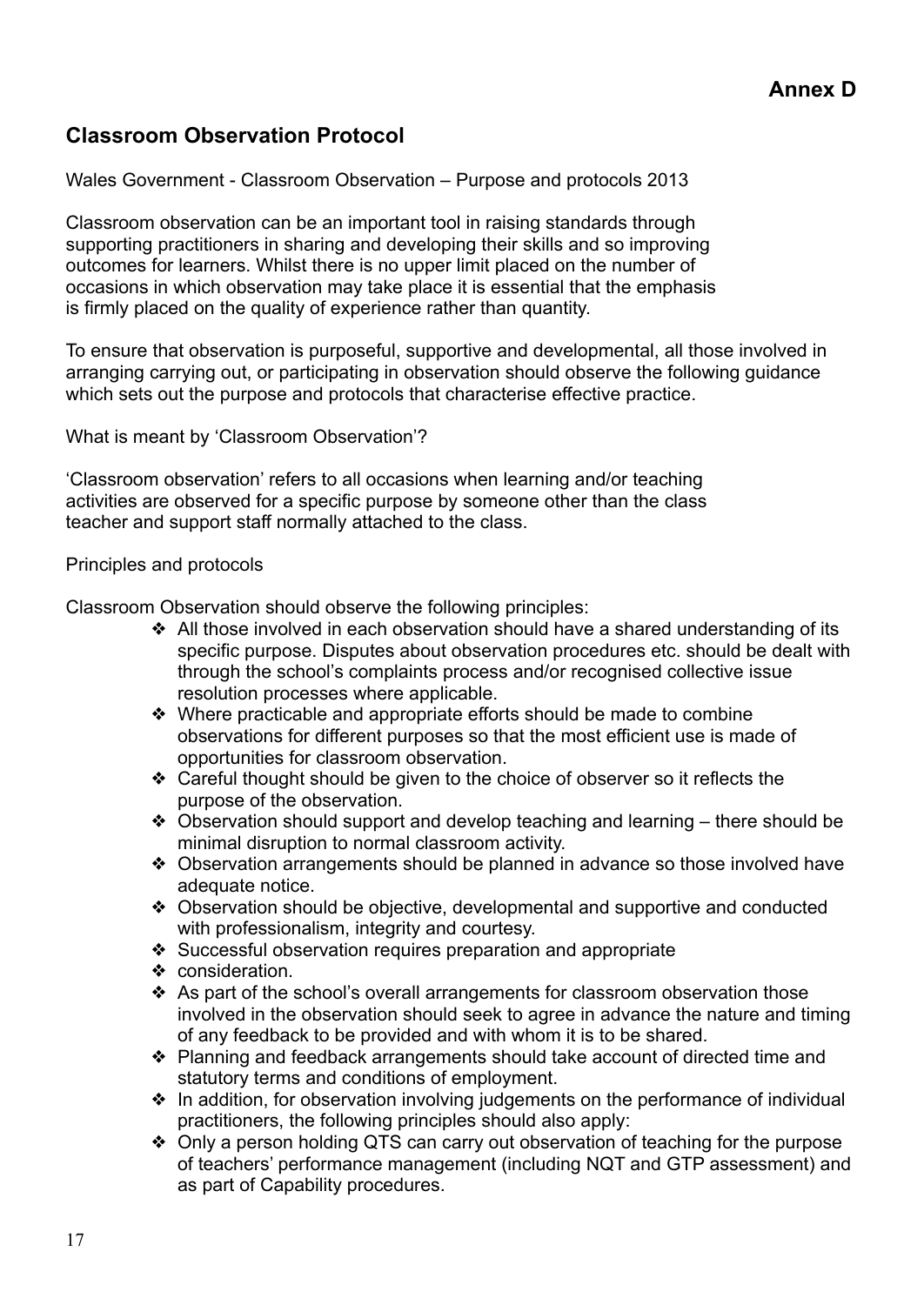- $\triangle$  The nature, purpose and amount of observation, as well as the areas to be focused on should be determined at a planning meeting.
- ❖ The scope of teaching observed will need to be well balanced to reflect the range of a teacher's work, but should not be excessive in total.
- ❖ It is important that total time of observation is limited to no more than that required to form sound and evidenced judgements as frequent observation sessions are disruptive and counterproductive.
- ❖ Careful consideration is required at the planning meeting of the timing and number of observation sessions to be carried out during the academic year. This consideration should also include the requirements of the appraiser to adequately prepare, carry out and report back on each session. In order to reduce bureaucracy in schools some appraisers, for example, find it helpful to link each session to natural breaks in the academic year such as terms.
- ❖ At least 5 working days' notice should be given of observation for these purposes.
- ❖ It is important that the observed sessions should precede in as normal an atmosphere as possible.
- ❖ Constructive oral feedback should always be provided as soon as possible after the observation and confirmed in writing within 5 working days.
- ❖ Teachers should be given the opportunity to add their own written comments to this feedback.
- ❖ All those with access to information gained from the process should respect its confidentiality and ensure that the provisions of the Data Protection Act 1998 must be followed at all times.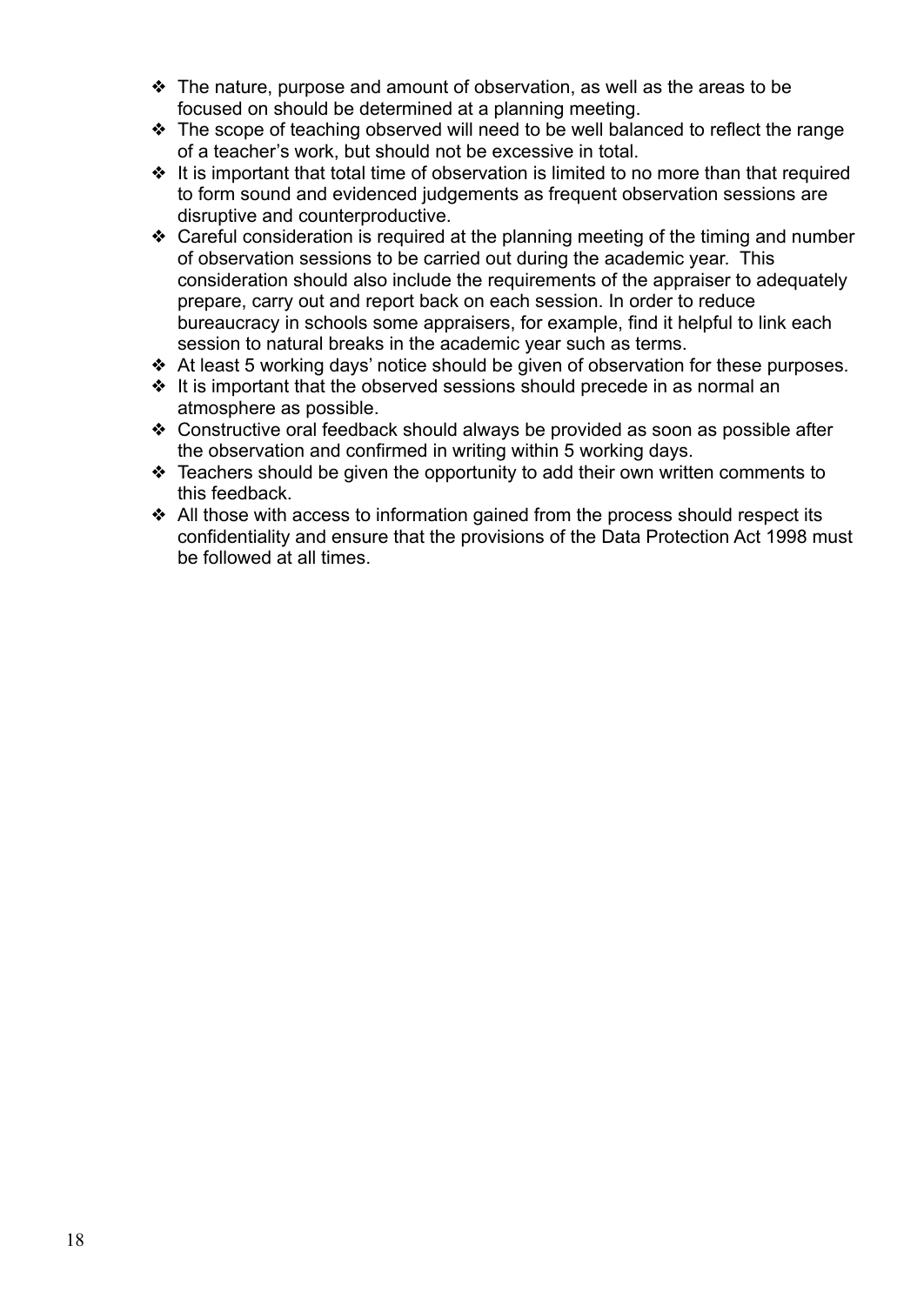### **Purposes of Classroom Observation**

The purposes of observation can be grouped under the following areas - these are not necessarily exhaustive or exclusive:

- 1. To observe the learning of individual learners and/or groups of learners, for example:
	- o Tracking progress of individuals and/or groups across the curriculum
		- o Learners' experiences in different settings
		- o Awareness-raising for Governors
- 2. As part of continuing professional development, for example:
	- o Sharing effective practice
	- o Shared learning and collaborative development
	- o Peer observation
	- o As part of coaching and mentoring arrangements

o Specialist guidance or advice – such as on teaching techniques, curriculum areas, use of ICT equipment, etc.

- 3. To monitor the quality of teaching, including:
	- As part of the annual performance management cycle as defined in the school's Performance Management Policy
	- As part of capability procedures as defined in the school's Capability Policy
	- As part of the statutory induction process for newly qualified teachers (NQTs) as defined in Welsh Government regulations and guidance
	- As part of the Graduate Teacher Programme (or other teacher entry programmes) as defined in Welsh Government regulations and guidance
	- For the purposes of making judgements about teaching and learning in the school as a whole
	- As part of inspection arrangements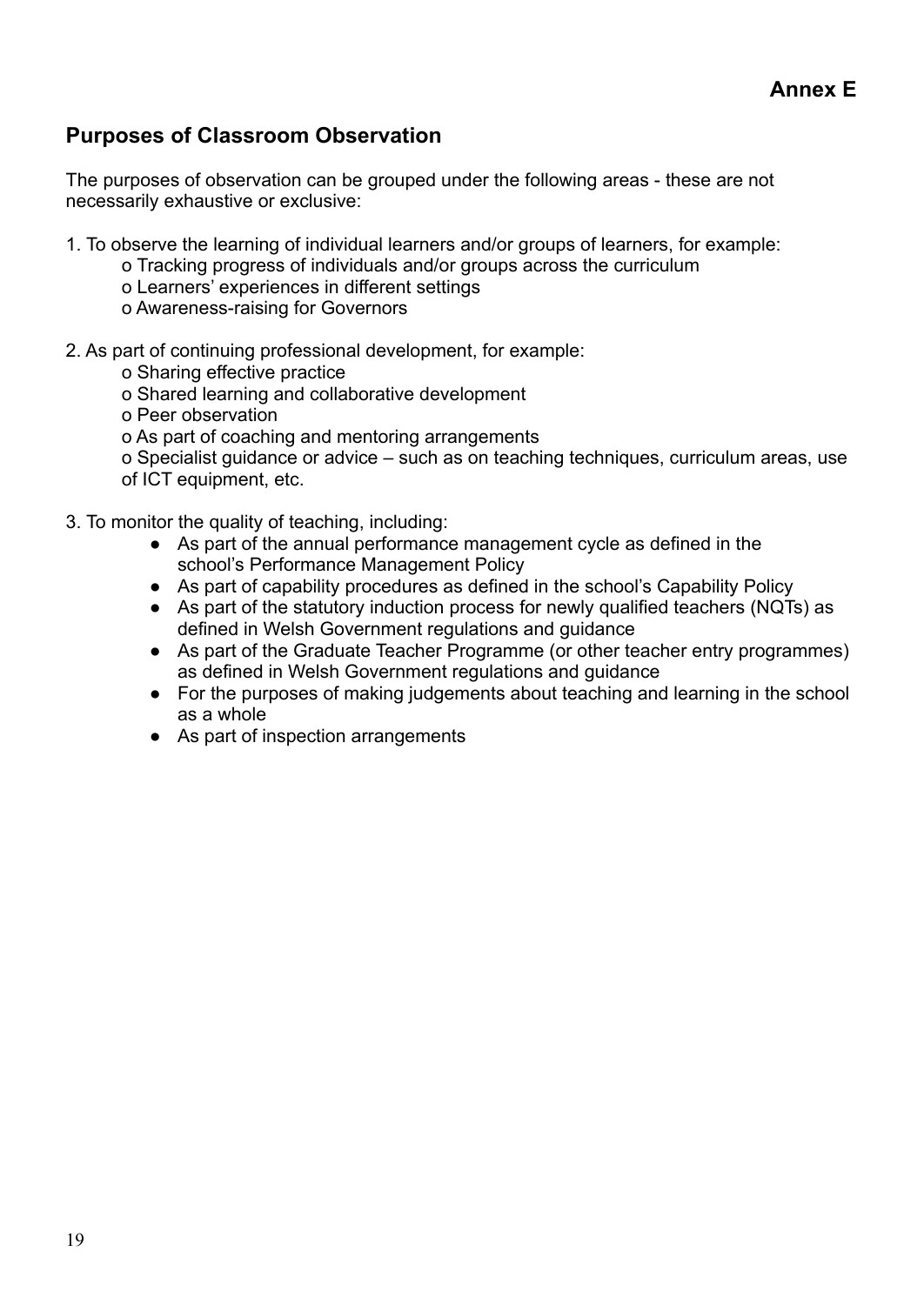### **MHS Lesson observations guide:**

### **Summary:**

There are three lesson observations per year. Two are formal observations, the first in the Autumn term, the second\* in the Spring term using the lesson observation criteria in the booklet. The third is a peer-observation and can be a whole or part of a lesson, focusing on targets from the formal observations, or trialing a new strategy from your PM3 target (research task).

\*There is an optional choice of incremental coaching for the second formal lesson observation. Teachers can opt for this in liaison with their Director.

### **Process – before, during and after the lesson:**

- Arrange a lesson observation in advance.
- Discuss your lesson plan with your observer, sharing your plan\* and resources.
- The observer should complete the lesson observation form during the lesson, by ticking or highlighting the appropriate box, either on the paper copy or digitally, and making notes in the appropriate column.
- The observer needs to have the class data, to ensure a stronger link between observations and standards.
- The observer sets up to three targets.
- Feedback should occur as soon as possible after the lesson, this should be no later than 3 days.
- Agree CPD opportunities to support and/or challenge the teacher observed. This could be shared planning, observing other teachers in the school, buddying teachers with other teachers, incremental coaching, Good Practice coaches (GP's), providing resources to support a particular part of the lesson (eg starters, plenaries) and using the deliverers of the twilight carousel to provide expert advice.

### *Lesson observation dates are arranged through the Directors QA processes.*

### *Deadline 1: December 10th, 2021*

#### *Deadline 2: April 1st, 2022*

\*Lesson plans – as agreed with unions, teachers are not enforced to produce a completed lesson plan on the proforma. It is considered good practice though, and will support the teacher before, during and after the lesson observation. The lesson plan proforma outlines our school expectations and non-negotiables which will be expected to be seen during the lesson.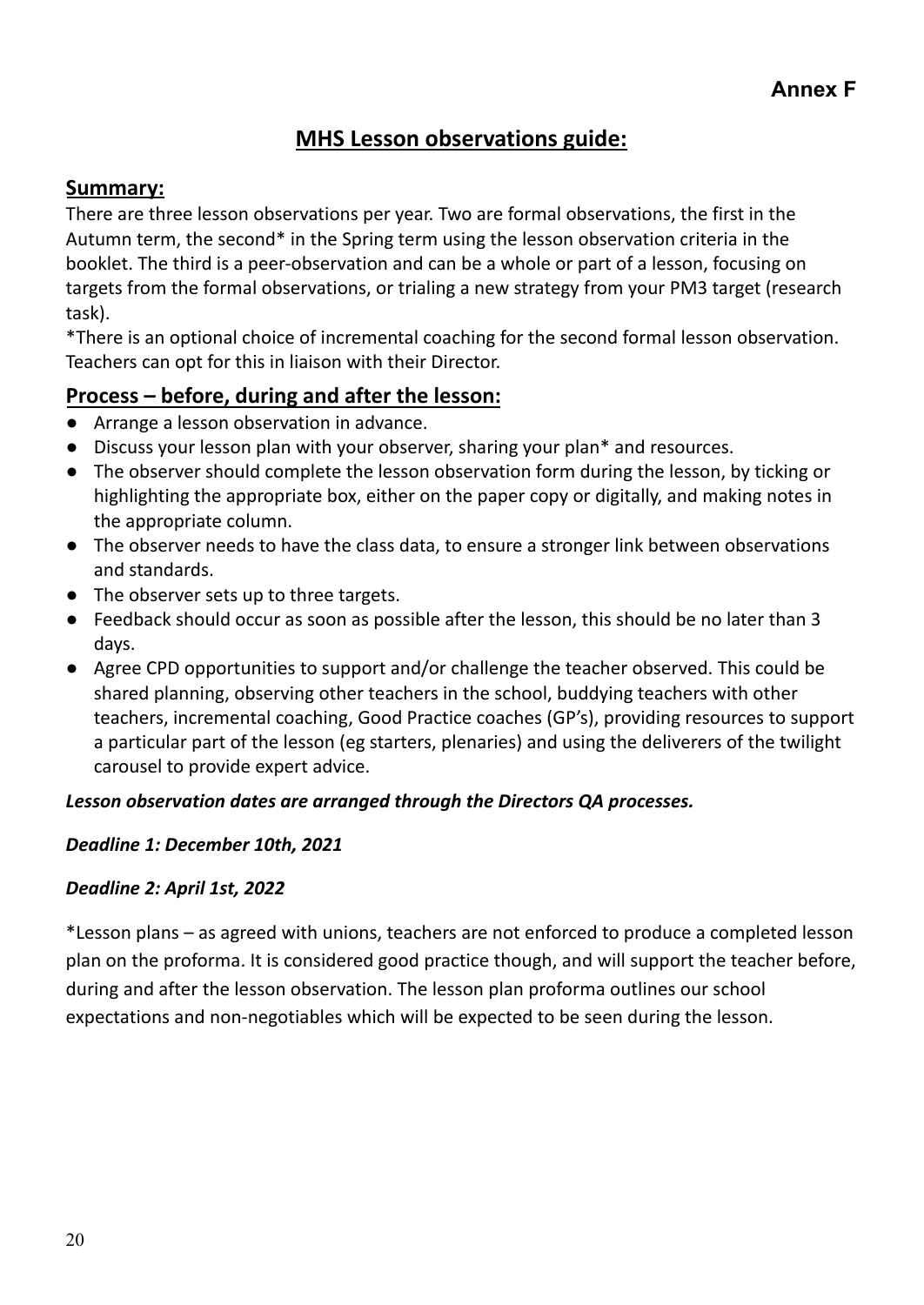# **Lesson Observation Follow-Up and Support Plan:**

# **Key target (s) from lesson observation 1:**

| <b>NEXT STEPS</b>                                   | How/<br>Who? | When? | <b>Notes</b> |
|-----------------------------------------------------|--------------|-------|--------------|
| Share good practice (Peer obs.)                     |              |       |              |
| <b>Observe other teaching (Peer</b><br>obs.)        |              |       |              |
| Joint planning                                      |              |       |              |
| <b>Being assigned and working</b><br>with a 'buddy' |              |       |              |
| Follow-up observation (if<br>requested by teacher)  |              |       |              |
| <b>Incremental coaching</b>                         |              |       |              |
| <b>Refer to a Good Practice coach</b><br>(GP)       |              |       |              |
| <b>INSET/CPD</b>                                    |              |       |              |
| (Other)                                             |              |       |              |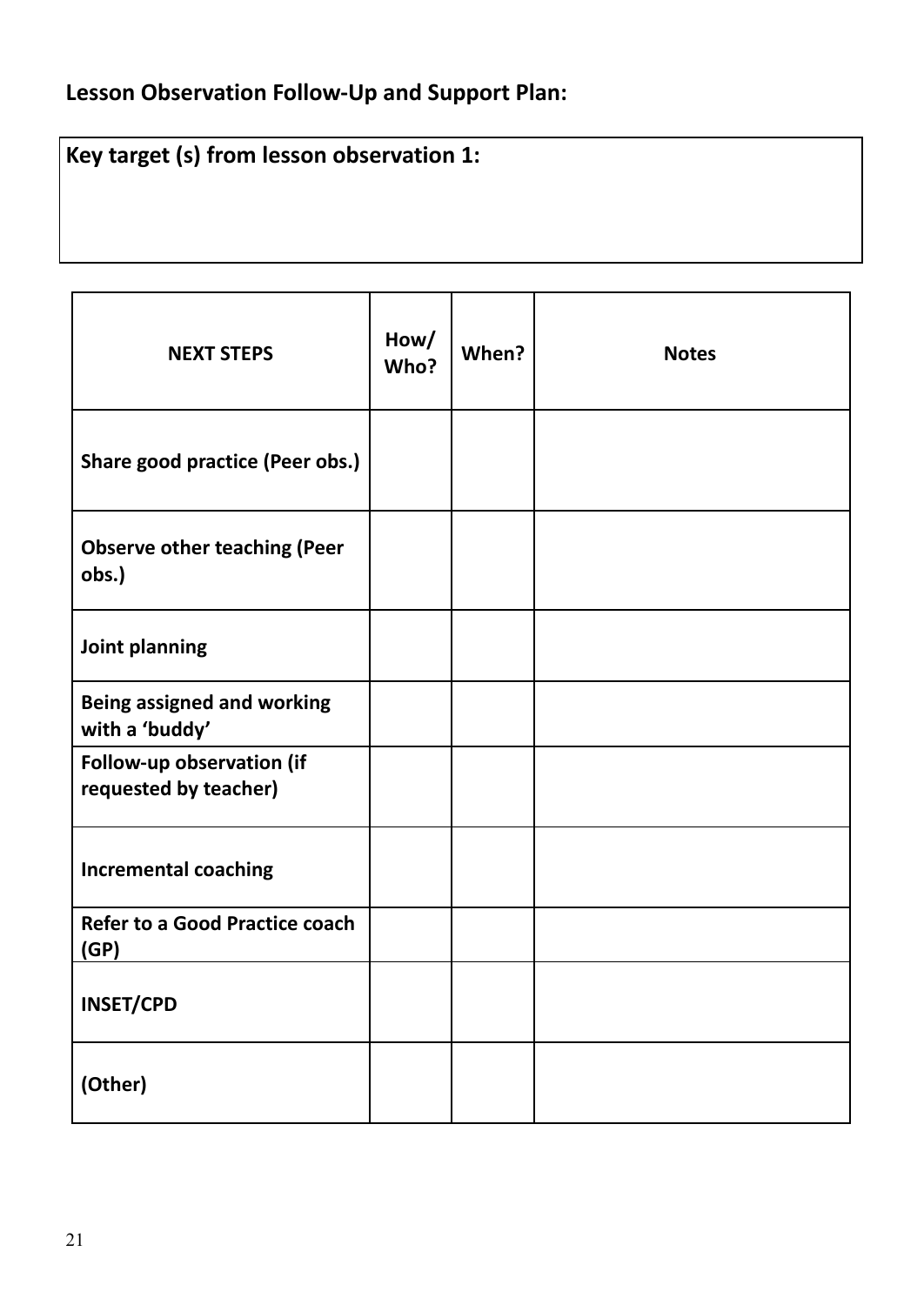Lesson obs form - Lesson observation criteria can be found in the 'Dysgu Doith' folder in the shared Teaching and Learning drive.

#### [Lesson OBS 2020 to 21 Criteria.docx](https://docs.google.com/document/d/1-BRB5Gk6ECXlPPnFSNnBaE-m2eXAOIp3/edit)

#### **W** [Lesson OBS 2021 to 22 Criteria.docx](https://docs.google.com/document/d/1-BRB5Gk6ECXlPPnFSNnBaE-m2eXAOIp3/edit)

|                  | PM Lesson Observation Form: Teacher:                                               | Observer:<br>Year:                                                             | Subject:<br>Date:                                                    | Context:                                                                                        |                            |  |  |
|------------------|------------------------------------------------------------------------------------|--------------------------------------------------------------------------------|----------------------------------------------------------------------|-------------------------------------------------------------------------------------------------|----------------------------|--|--|
|                  | <b>Many strengths, including</b>                                                   | Many strengths, no important areas                                             | Strengths outweigh areas for                                         | Important areas for improvement                                                                 | <b>Additional Comments</b> |  |  |
|                  | examples of sector leading practice                                                | requiring significant improvement                                              | improvement                                                          | outweigh strengths                                                                              |                            |  |  |
|                  | Connect - APK/Engage                                                               | Pay special attention to 'uplifted' eFSM learners throughout the lesson.       |                                                                      |                                                                                                 |                            |  |  |
| A                | Nearly all pupils accurately recall and                                            | Most pupils recall prior knowledge and                                         | Majority of pupils achieve                                           | Minority of pupils able to recall prior learning                                                |                            |  |  |
| P                | build on prior learning and are able to                                            | make better than expected progress.                                            | expected and build adequately                                        | and unable to concentrate. No growth in                                                         |                            |  |  |
| ĸ                | expand on this and apply to new<br>situations.                                     | Good growth in knowledge.                                                      | on prior knowledge. Some<br>growth in knowledge.                     | knowledge.                                                                                      |                            |  |  |
|                  |                                                                                    |                                                                                |                                                                      |                                                                                                 |                            |  |  |
|                  | Activate - LO's/Acquiring new knowledge & skills                                   |                                                                                |                                                                      |                                                                                                 |                            |  |  |
| H                | Perceptive, thoughtful questioning                                                 | Good open questioning leads to extended                                        | Frequent questioning leads to                                        | Limited, closed questions leads to few                                                          |                            |  |  |
| $\boldsymbol{o}$ | leads to extended responses both orally                                            | responses both orally and written by most<br>pupils. Uncovers misconceptions.  | responses both orally and                                            | extended responses.                                                                             |                            |  |  |
| Q                | and written by nearly all pupils. Nearly<br>all pupils develop questioning skills. |                                                                                | written by the majority of pupils.<br>Little thinking time built in. |                                                                                                 |                            |  |  |
|                  | Demonstrate – Collaborative/Independent activity                                   |                                                                                |                                                                      |                                                                                                 |                            |  |  |
| <b>DIFF</b>      | Fully differentiated activities tailored to                                        | Effective differentiated activities ensuring                                   | Some differentiation so that the                                     | Work not matched to the needs of majority                                                       |                            |  |  |
|                  | meet the needs of nearly all pupils                                                | good progress of most pupils.                                                  | needs of the majority are met.                                       | of pupils, so many majority make                                                                |                            |  |  |
|                  | ensuring rapid progress.                                                           |                                                                                |                                                                      | unsatisfactory progress.                                                                        |                            |  |  |
|                  | Nearly all pupils are able to discuss and                                          | Most pupils are able to discuss and                                            | Majority of pupils are able to                                       | Majority unable to discuss work, use basic                                                      |                            |  |  |
| s                | produce written work, read confidently,                                            | produce written work, use varied                                               | discuss and produce written                                          | vocabulary and lack extended answers.                                                           |                            |  |  |
| К                | use rich vocabulary and give extended                                              | vocabulary, read confidently and give                                          | work, use suitable vocabulary                                        | Majority reticent to read and spelling errors                                                   |                            |  |  |
|                  | answers. Nearly all can use and apply<br>numeracy skills confidently. Nearly all   | extended answers. Most pupils able to<br>use and apply numeracy and ICT skills | and read with expression.<br>Majority of pupils are able to use      | not corrected. Overuse of worksheets limits                                                     |                            |  |  |
|                  | pupils are able to use and apply ICT                                               | confidently.                                                                   | numeracy and/or ICT skills at an                                     | writing and spelling. Majority have difficulty<br>applying Numeracy/ICT skills learnt, level of |                            |  |  |
| <b>LS</b>        | skills confidently.                                                                |                                                                                | appropriate level.                                                   | work is low.                                                                                    |                            |  |  |
| F-B              | Nearly all pupils' work is marked up to                                            | Most pupils' work is marked up to date,                                        | Majority of pupils' work is                                          | Majority of pupils' work is unmarked, with                                                      |                            |  |  |
| A                | date, with clear success criteria,                                                 | with success criteria, actionable targets                                      | marked up to date, with success                                      | little or no assessment tasks completed, low                                                    |                            |  |  |
| c                | actionable targets and pupil upgrades                                              | and pupil upgrades completed to a good                                         | criteria, actionable targets and                                     | expectation targets set and limited                                                             |                            |  |  |
| K                | completed and raised standards.                                                    | standard.                                                                      | pupil upgrades completed to                                          | opportunities to upgrade.                                                                       |                            |  |  |
|                  |                                                                                    |                                                                                | suitable standard.                                                   |                                                                                                 |                            |  |  |
|                  | Consolidate - Plenary - Assess progress made                                       |                                                                                |                                                                      |                                                                                                 |                            |  |  |
| P                | Nearly all pupils make well above                                                  | Most pupils are making good progress in                                        | Majority of pupils' learning is                                      | A majority of pupils are making limited                                                         |                            |  |  |
| R <sub>OG</sub>  | expected progress in their learning.<br>Ongoing review of rapid progress.          | their learning and know how to address                                         | broadly in line with what is<br>expected.                            | progress and underachieve. Majority make<br>little progress towards LO.                         |                            |  |  |
|                  |                                                                                    | gaps.                                                                          |                                                                      |                                                                                                 |                            |  |  |
| B                | Nearly all students: engaged, on task,                                             | Most pupils: on task, enjoy learning,                                          | Majority of pupils: on task, enjoy                                   | Minority of pupils: on task, not keen to get                                                    |                            |  |  |
| E.               | enjoy learning, highly motivated, work                                             | highly motivated, work productively.                                           | learning. Motivated, work                                            | on with activities. Majority of pupils not                                                      |                            |  |  |
| <b>HAV</b>       | productively.                                                                      | Most pupils: good behaviour, most pupils                                       | productively.                                                        | motivated and do not work productively,                                                         |                            |  |  |
| E&               | Nearly all: high levels of courtesy,                                               | concentrate, persevere.                                                        | Majority of pupils work                                              | show lack of respect, persistent low level                                                      |                            |  |  |
| <b>ENGAG</b>     | collaboration, co-operation;<br>consistently high standard of behaviour.           |                                                                                | cooperatively. Low level<br>disruption evident.                      | disruption.                                                                                     |                            |  |  |
| E                |                                                                                    |                                                                                |                                                                      |                                                                                                 |                            |  |  |

Key targets for improvement:

Nearly all = with very few exceptions; Most = 90% or more; Many = 70% or more; Majority = over 60%; Half = 50%; Around half = close to 50%; Minority = below 40%; Few = below 20%